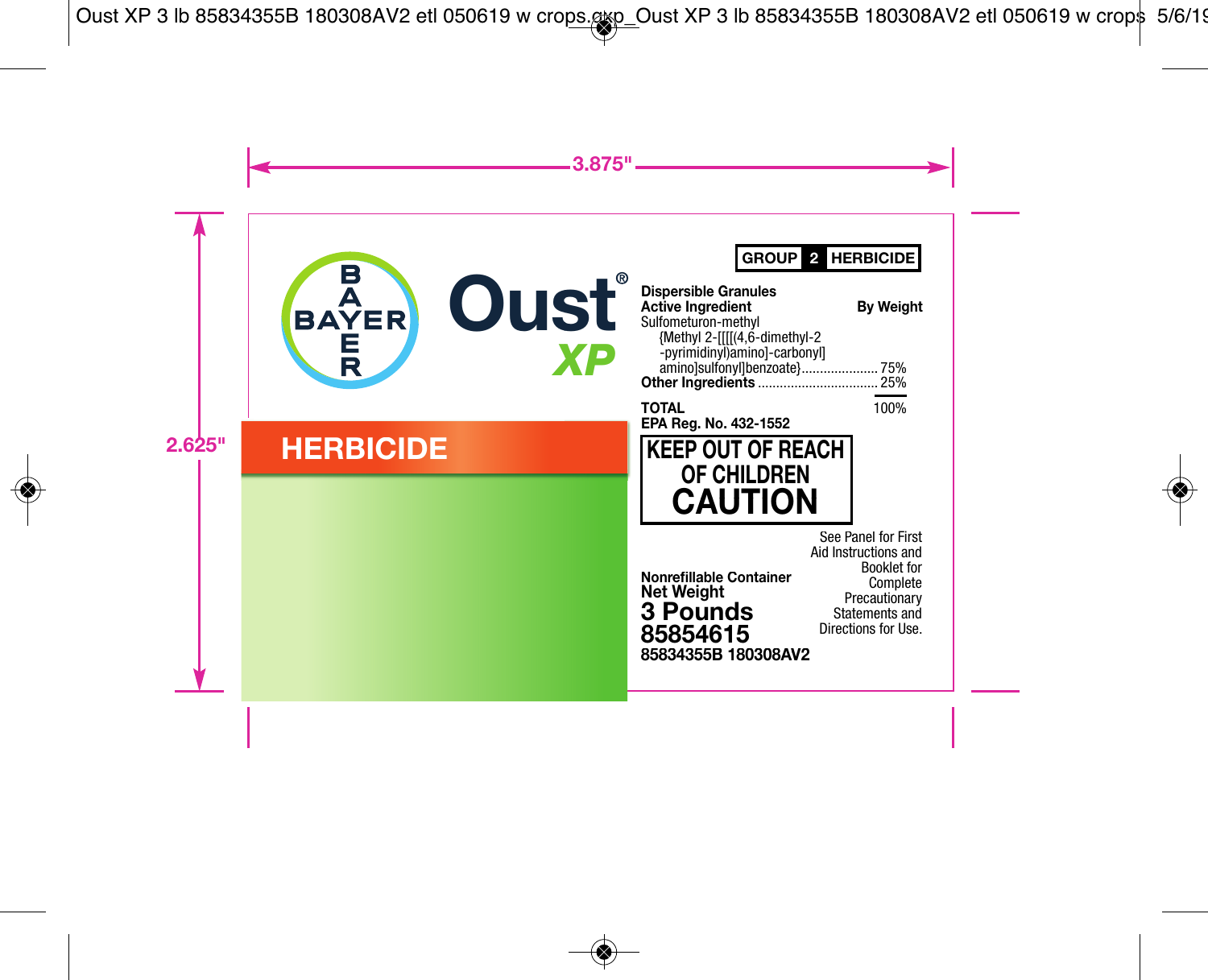Si usted no entiende la etiqueta, busque a alguien para que se la explique a usted en detalle. (If you do not understand this label, find someone to explain it to you in detail.)

# **FIRST AID**

**IF IN EYES:** Hold eye open and rinse slowly and gently with water for 15-20 minutes. Remove contact lenses, if present, after the first five minutes, then continue rinsing eye. Call a poison control center or doctor for treatment advice. Have the product container label with you when calling a poison control center or doctor, or going for treatment. You may also contact 1-800-334-7577 for emergency medical treatment information.

# **PRECAUTIONARY STATEMENTS HAZARDS TO HUMANS AND DOMESTIC ANIMALS**

**CAUTION!** Causes moderate eye irritation. Avoid contact with eyes or clothing.

# **PERSONAL PROTECTIVE EQUIPMENT (PPE)**

**All mixers, loaders, applicators and other handlers must wear:**

Long-sleeved shirt and long pants

Shoes plus socks

Follow manufacturer's instructions for cleaning/maintaining PPE. If no such instructions for washables exist, use detergent and hot water. Keep and wash PPE separately from other laundry.

Discard clothing and other absorbent materials that have been drenched or heavily contaminated with this product's concentrate. Do not reuse them.

Engineering Control Statement: Pilots must use an enclosed cockpit that meets the requirements listed in the Worker Protection Standard (WPS) for agricultural pesticides [40CFR 170.240(d)(6)].

When handlers use closed systems, enclosed cabs, or aircraft in a manner that meets the requirements listed in Worker Protection Standard (WPS) for agricultural pesticides [40 CFR 170.240 (d) (4-6)], the handler PPE requirements may be reduced or modified as specified in the WPS.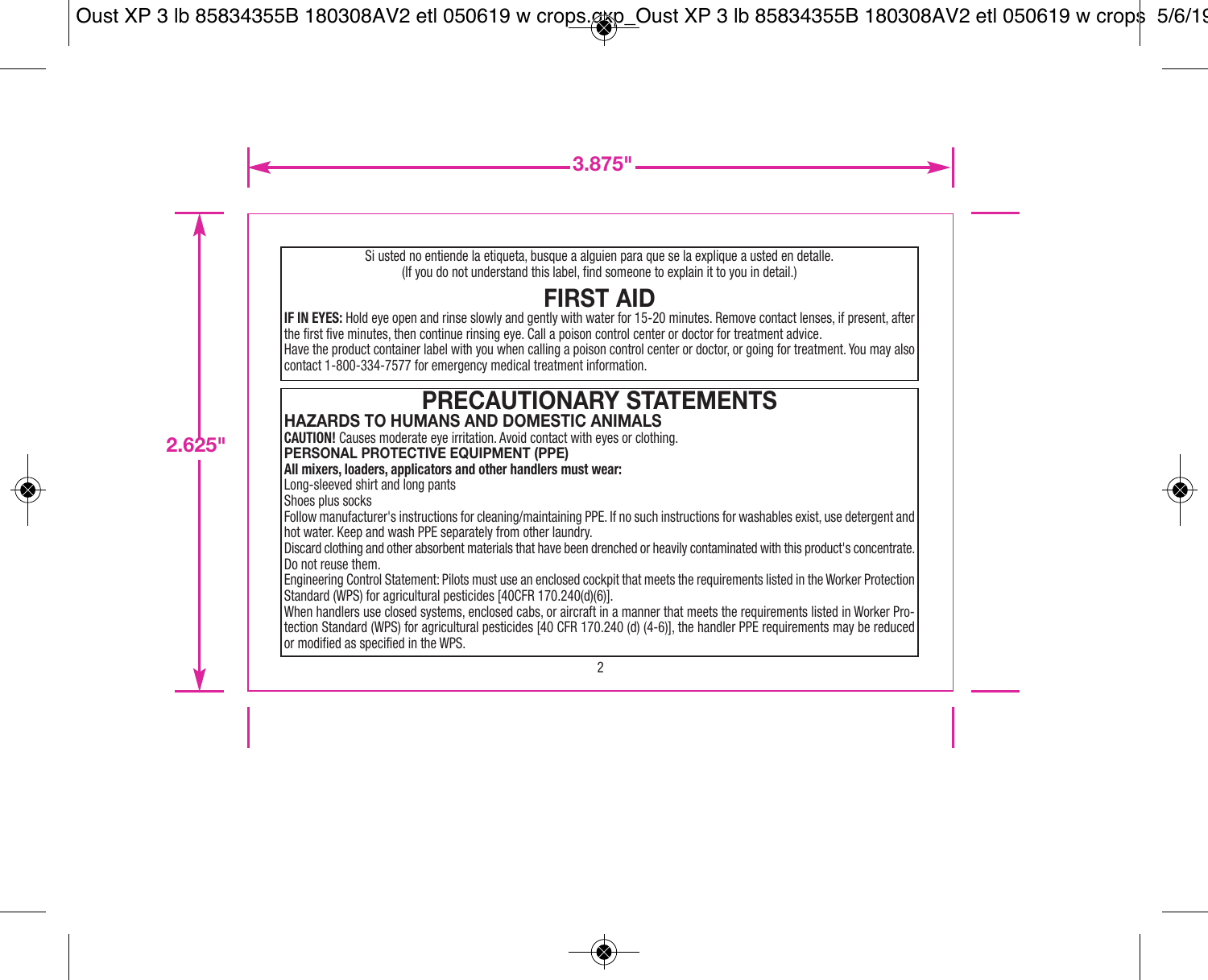# **USER SAFETY RECOMMENDATIONS**

USERS SHOULD: Wash hands before eating, drinking, chewing gum, using tobacco or using the toilet. Remove PPE immediately after handling this product. Wash the outside of gloves before removing. As soon as possible, wash thoroughly and change into clean clothing.

Remove clothing/PPE immediately if pesticide gets inside. Then wash thoroughly and put on clean clothing. If no such instructions for washables exist, use detergent and hot water.

# **ENVIRONMENTAL HAZARDS**

For terrestrial uses, except for uses under the forest canopy, do not apply directly to water, or to areas where surface water is present, or to intertidal areas below the mean high water mark. Do not contaminate water when disposing of equipment washwater or rinsate.

Exposure to OUST® XP HERBICIDE can injure or kill plants. Damage to susceptible plants can occur when soil particles are blown or washed off target onto cropland.

Sulfometuron-methyl is known to leach through soil into groundwater under certain conditions as a result of label use. This chemical may leach into groundwater if used in areas where soils are permeable, particularly where the water table is shallow. This product may impact surface water quality due to runoff of rain water. This is especially true for poorly draining soils and soils with shallow ground water. This product is classified as having high potential for reaching surface water via runoff for several months or more after application. A level, well-maintained vegetative buffer strip between areas to which this product is applied and surface water features such as ponds, streams, and springs will reduce the potential loading of sulfometuronmethyl from runoff water and sediment. Runoff of this product will be greatly reduced by avoiding applications when rainfall or irrigation is expected to occur within 48 hours.

# **DIRECTIONS FOR USE**

It is a violation of federal law to use this product in a manner inconsistent with its labeling. OUST XP HERBICIDE must be used only in accordance with instructions on this label or in separately published BAYER CROP-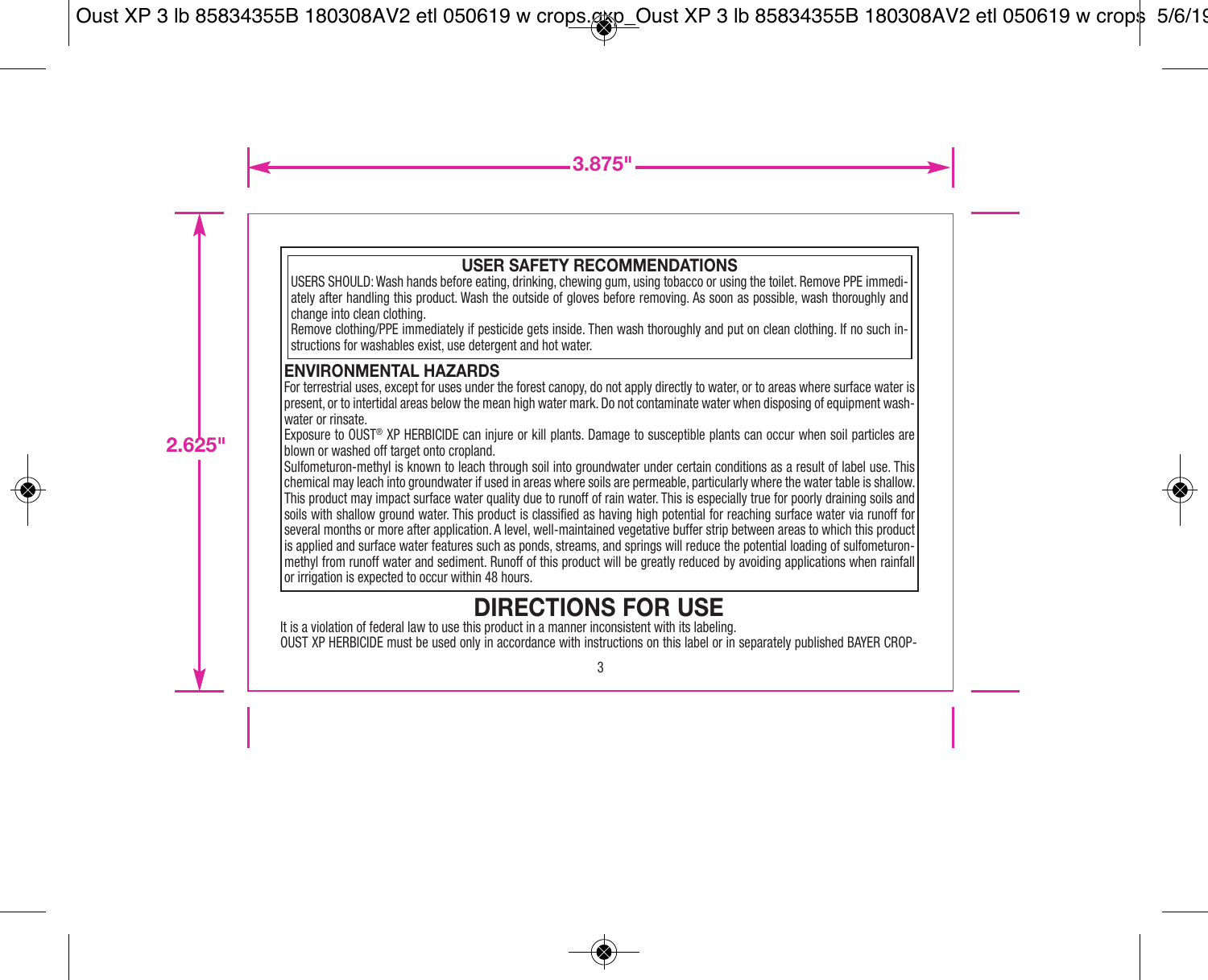SCIENCE LP labeling.

BAYER CROPSCIENCE LP will not be responsible for losses or damages resulting from the use of this product in any manner not specifically instructed by the label. User assumes all risks associated with such non-labeled use to the extent consistent with applicable law.

Do not apply this product in a way that will contact workers or other persons, either directly or through drift. Only protected handlers may be in the area during application. For any requirements specific to your State or Tribe, consult the agency in your State responsible for pesticide regulation.

# **MANDATORY SPRAY DRIFT REQUIREMENTS**

Aerial Applications:

- Do not release spray at a height greater than 10 ft above the vegetative canopy, unless a greater application height is necessary for pilot safety.
- Applicators are required to use an Extremely Coarse or coarser droplet size (ASABE S572.1) for all applications.
- The boom length must not exceed 65% of the wingspan for airplanes or 75% of the rotor blade diameter for helicopters.
- Applicators must use 1/2 swath displacement upwind at the downwind edge of the field.
- Nozzles must be oriented so the spray is directed toward the back of the aircraft.
- Do not apply when wind speeds exceed 10 miles per hour at the application site.
- Do not apply during temperature inversions.

Ground Boom Applications:

- Apply with the nozzle height recommended by the manufacturer, but no more than 3 feet above the ground or target vegetation unless making an industrial turf application, in which case applicators may apply with a nozzle height no more than 4 feet above the crop or target vegetation.
- Applicators are required to use an Extremely Coarse or coarser droplet size (ASABE S572.1) for all applications.
- Do not apply when wind speeds exceed 10 miles per hour at the application site.
- Do not apply during temperature inversions. *continued)*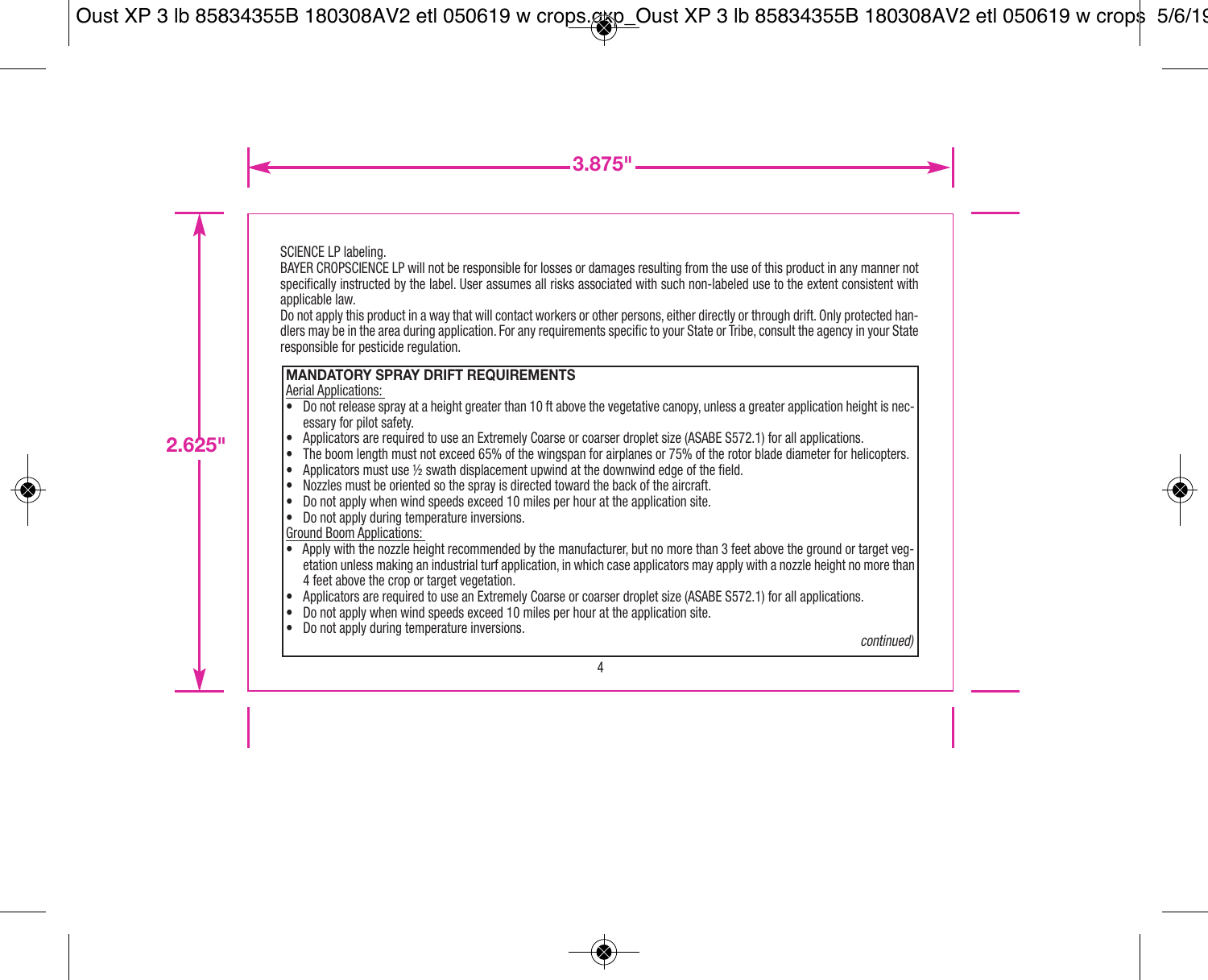# **MANDATORY SPRAY DRIFT REQUIREMENTS** *(continued)*

Boom-less Ground Applications:

- Applicators are required to use an Extremely Coarse or coarser droplet size (ASABE S572.1) for all applications.
- Do not apply when wind speeds exceed 10 miles per hour at the application site.
- Do not apply during temperature inversions.

# **SPRAY DRIFT ADVISORIES**

Boom-less Ground Applications:

• Setting nozzles at the lowest effective height will help to reduce the potential for spray drift.

### Handheld Technology Applications:

• Take precautions to minimize spray drift.

THE APPLICATOR IS RESPONSIBLE FOR AVOIDING OFF-SITE SPRAY DRIFT. BE AWARE OF NEARBY NON-TARGET SITES AND EN-VIRONMENTAL CONDITIONS.

# **IMPORTANCE OF DROPLET SIZE**

An effective way to reduce spray drift is to apply large droplets. Use the largest droplets that provide target pest control. While applying larger droplets will reduce spray drift, the potential for drift will be greater if applications are made improperly or under unfavorable environmental conditions.

# **Controlling Droplet Size – Ground Boom**

- Volume Increasing the spray volume so that larger droplets are produced will reduce spray drift. Use the highest practical spray volume for the application. If a greater spray volume is needed, consider using a nozzle with a higher flow rate.
- Pressure Use the lowest spray pressure recommended for the nozzle to produce the target spray volume and droplet size.
- Spray Nozzle Use a spray nozzle that is designed for the intended application. Consider using nozzles designed to reduce drift.

# **Controlling Droplet Size – Aircraft**

• Adjust Nozzles - Follow nozzle manufacturers recommendations for setting up nozzles. Generally, to reduce fine droplets, nozzles should be oriented parallel with the airflow in flight.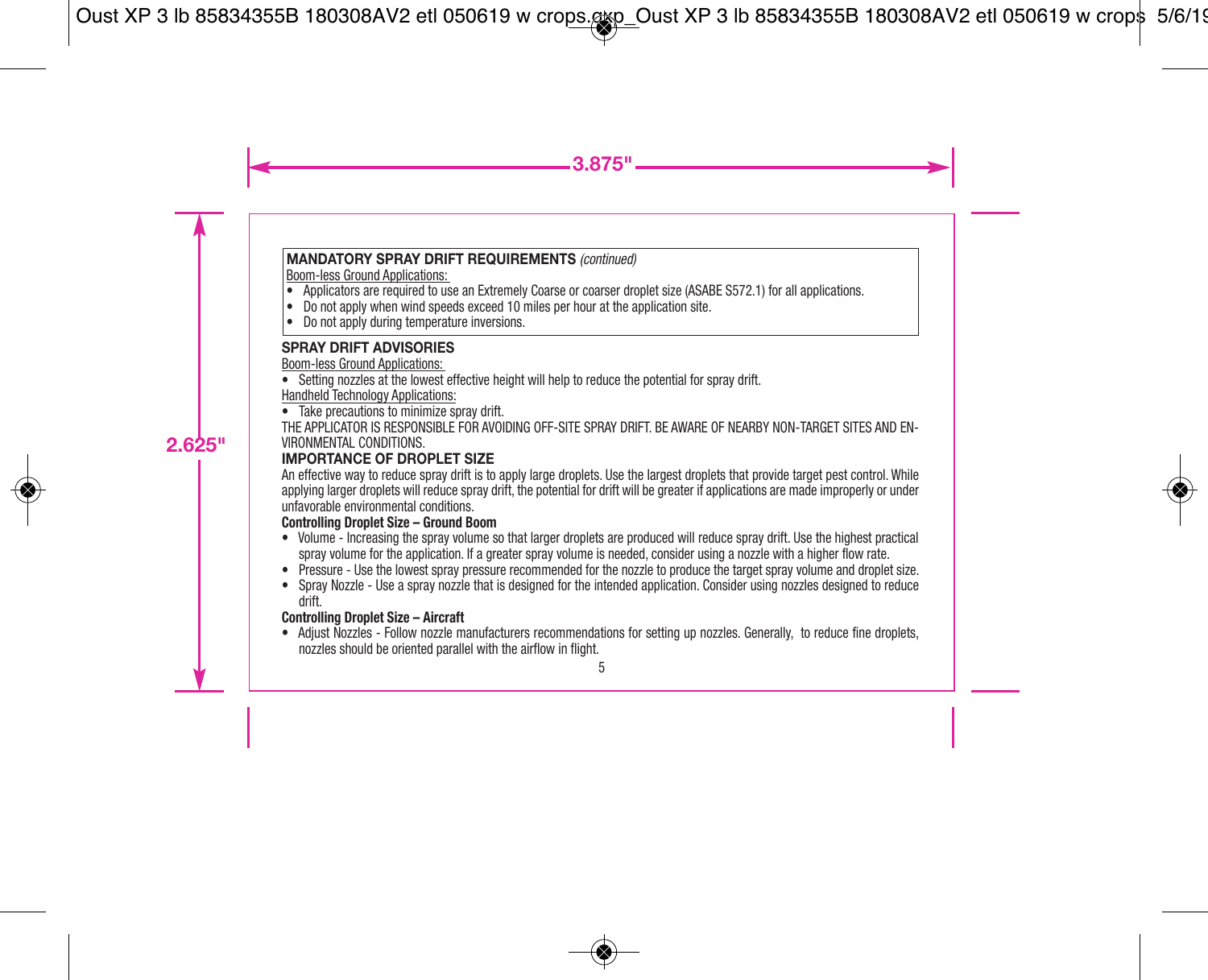#### **BOOM HEIGHT – Ground Boom**

Use the lowest boom height that is compatible with the spray nozzles that will provide uniform coverage. For ground equipment, the boom should remain level with the crop and have minimal bounce.

### **RELEASE HEIGHT - Aircraft**

Higher release heights increase the potential for spray drift. When applying aerially to crops, do not release spray at a height greater than 10 ft above the crop canopy, unless a greater application height is necessary for pilot safety.

# **SHIELDED SPRAYERS**

Shielding the boom or individual nozzles can reduce spray drift. Consider using shielded sprayers. Verify that the shields are not interfering with the uniform deposition of the spray on the target area.

#### **TEMPERATURE AND HUMIDITY**

When making applications in hot and dry conditions, use larger droplets to reduce effects of evaporation.

#### **TEMPERATURE INVERSIONS**

Drift potential is high during a temperature inversion. Temperature inversions are characterized by increasing temperature with altitude and are common on nights with limited cloud cover and light to no wind. The presence of an inversion can be indicated by ground fog or by the movement of smoke from a ground source or an aircraft smoke generator. Smoke that layers and moves laterally in a concentrated cloud (under low wind conditions) indicates an inversion, while smoke that moves upward and rapidly dissipates indicates good vertical air mixing. Avoid applications during temperature inversions.

#### **WIND**

Drift potential generally increases with wind speed. AVOID APPLICATIONS DURING GUSTY WIND CONDITIONS. Applicators need to be familiar with local wind patterns and terrain that could affect spray drift.

#### **NON-TARGET ORGANISM ADVISORY**

This product is toxic to plants and may adversely impact the forage and habitat of non-target organisms, including pollinators, in areas adjacent to the treated area. Protect the forage and habitat of non-target organisms by minimizing spray drift. For further guidance and instructions on how to minimize spray drift, refer to the Spray Drift Management section of this label. **WINDBLOWN SOIL PARTICLES RESTRICTION**

Applications may not be made to soil that is subject to wind erosion when less than a 60% chance of rainfall is predicted to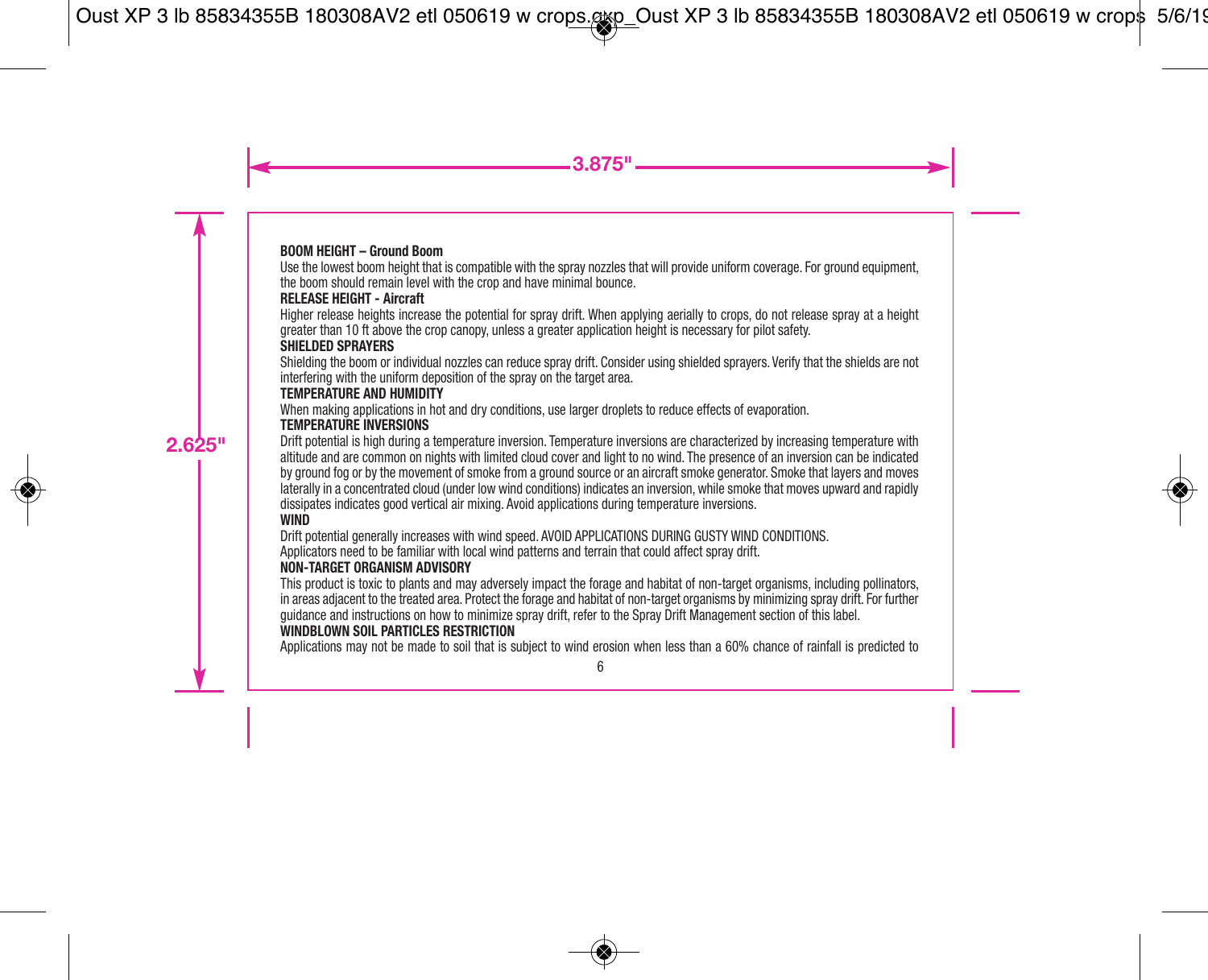occur in the treatment area within 48 hours. Soils that are subject to wind erosion usually have a high silt and/or fine to very fine sand fractions. Soils with low organic matter also tend to be prone to wind erosion.

#### **Maximum Rate – Annual**

- Do not apply more than 8 ounces OUST XP per acre per year\*.
- Do not apply more than 0.375 pounds of the active ingredient sulfometuron-methyl per acre per year when using any combination of products containing sulfometuron-methyl.
- Do not apply more than two applications per year for all uses with a minimum of 30 days between applications.
- \* 8 ounces OUST XP contains 0.375 pounds of the active ingredient sulfometuron-methyl

# **Maximum Rate – Single Application on an Agricultural site**

- Do not apply more than 4.25 ounces OUST XP per acre\*.
- Do not apply more than 0.199 pounds of the active ingredient sulfometuron-methyl per acre when using any combination of products containing sulfometuron-methyl.
- \* 4.25 ounces OUST XP contains 0.199 pounds of the active ingredient sulfometuron-methyl

# **Maximum Rate – Single Application on a Non-Agricultural site**

- Do not apply more than 6 ounces OUST XP per acre\*.
- Do not apply more than 0.281 pounds of the active ingredient sulfometuron-methyl per acre when using any combination of products containing sulfometuron-methyl.

\*6 ounces OUST XP contains 0.281 pounds of the active ingredient sulfometuron-methyl

# **PRODUCT INFORMATION**

OUST XP HERBICIDE is a dispersible granule that is mixed in water and applied as a spray or impregnated on dry, bulk fertilizer. OUST XP HERBICIDE controls many annual and perennial grasses and broadleaf weeds in forestry and noncrop sites.

OUST XP HERBICIDE may be used for general weed control on terrestrial noncrop sites and for selective weed control in certain types of unimproved turf grasses on these same sites. OUST XP HERBICIDE may also be used for selective weed control in forest site preparation and in the release of certain conifers and hardwoods. OUST XP HERBICIDE can be tank mixed with other herbicides registered for use in forestry and noncrop sites; when tank mixing, use the most restrictive limitations from the labeling of both products. It is the pesticide user's responsibility to ensure that all products are registered for the intended use. Read and follow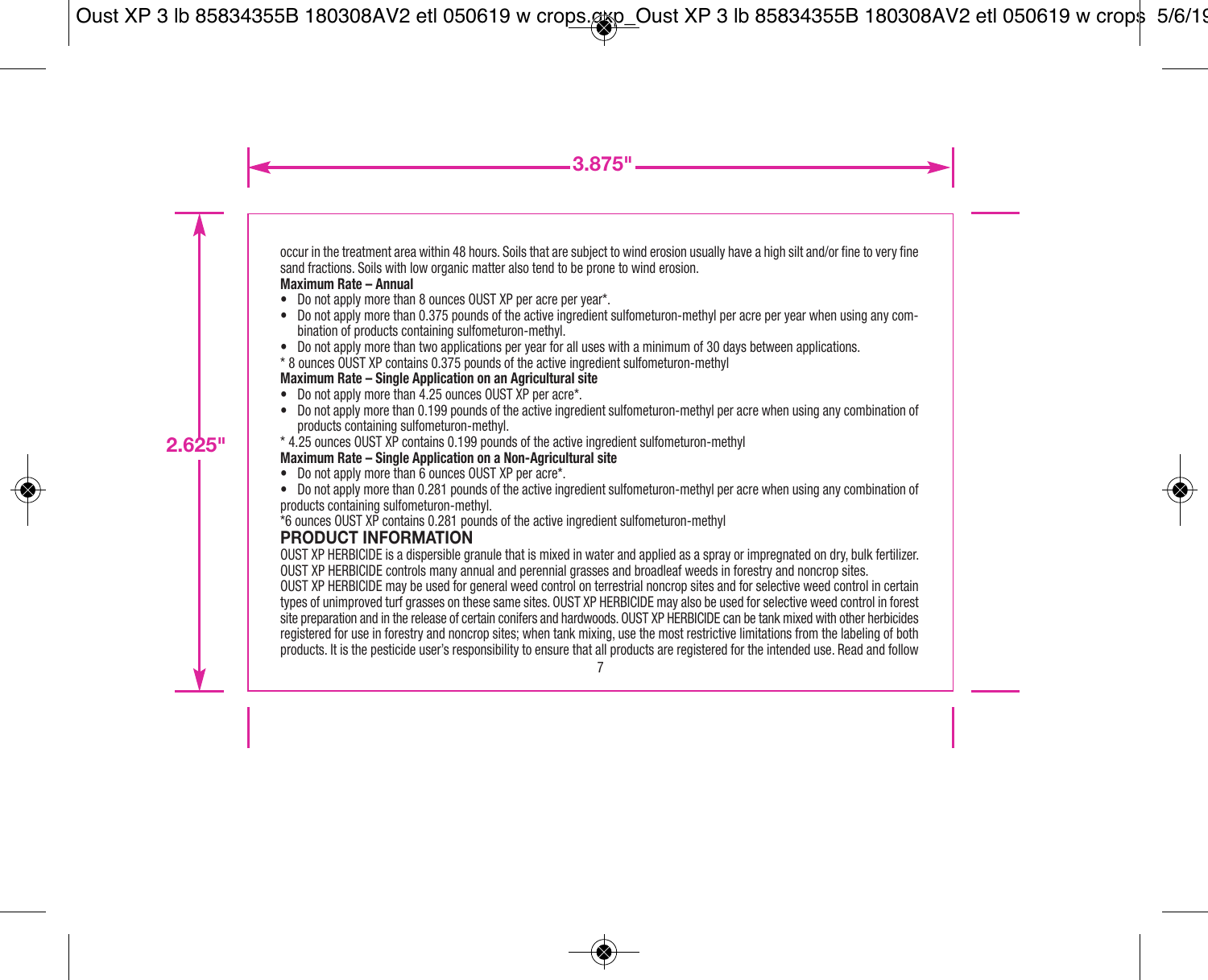the applicable restrictions and limitations and directions for use on all product labels involved in tank mixing. Users must follow the most restrictive directions for use and precautionary statements of each product in the tank mixture.

When applied as spray, OUST XP HERBICIDE controls weeds by both preemergence and postemergence activity. When applied on dry fertilizer, OUST XP HERBICIDE controls weeds by preemergence activity. When applied on dry fertilizer, the best results are obtained when the application is made before weed emergence. The best results are obtained when the application is made before or during the early stages of weed growth before weeds develop an established root system. The best results are obtained when the application is made before or during the early stages of weed growth before weeds develop an established root system. Moisture is required to move OUST XP HERBICIDE into the root zone of weeds for preemergence control.

This product may be applied on forestry and non-agricultural sites that contain areas of temporary surface water caused by collection of water between planting beds, in equipment ruts, or in other depressions created by management activities. It is permissible to treat intermittently flooded low lying sites, seasonal dry flood plains, and transitional areas between upland and lowland sites when no water is present. It is also permissible to treat marshes, swamps, and bogs after water has receded, as well as seasonally dry flood deltas. DO NOT make applications to natural or man-made bodies of water such as lakes, reservoirs, ponds, streams and canals.

A drift control agent may be used at the manufacturer's listed rate in the application of OUST XP HERBICIDE. OUST XP HERBICIDE is noncorrosive, nonflammable, nonvolatile and does not freeze.

For best postemergence results, apply OUST XP HERBICIDE to young, actively growing weeds. The use rate depends upon the weed species, weed size at application, and soil texture. The degree and duration of control may depend on the following:

- weed spectrum and infestation intensity<br>• weed size at annication
- weed size at application
- environmental conditions at and following treatment
- soil pH, soil moisture, and soil organic matter

Use a high rate on established plants and on fine-textured soils and a lower rate on smaller weeds and coarse-textured soils. **ENVIRONMENTAL CONDITIONS AND BIOLOGICAL ACTIVITY**

When applied as a spray, OUST XP HERBICIDE is absorbed by both the roots and foliage of plants, rapidly inhibiting the growth of susceptible weeds. When applied on dry fertilizer, OUST XP HERBICIDE is absorbed primarily by the roots. 2 to 3 weeks after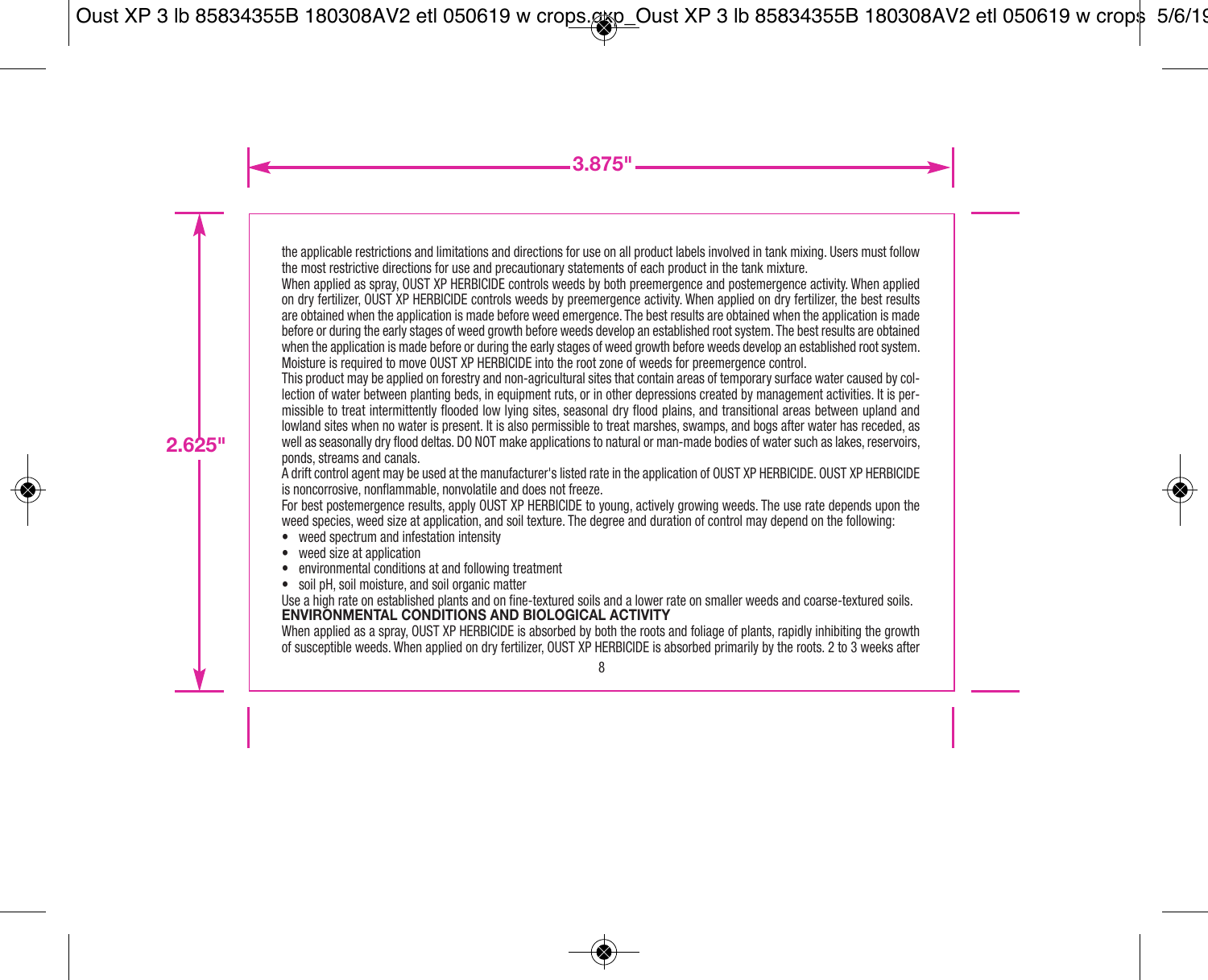application to weeds, leaf growth slows, and the growing points turn reddish-purple. Within 4 to 6 weeks of application, leaf veins and leaves become discolored, and the growing points subsequently die.

Warm, moist conditions following application accelerate the herbicidal activity of OUST XP HERBICIDE; cold, dry conditions delay the herbicidal activity. In addition, weeds hardened-off by drought stress are less susceptible to OUST XP HERBICIDE. Moisture is needed to move OUST XP HERBICIDE into the soil for preemergence weed control.

#### **INVASIVE SPECIES MANAGEMENT**

This product may be considered for use on public, private, and tribal lands to treat certain weed species infestations that have been determined to be invasive, consistent with the Federal Interagency Committee for the Management of Noxious and Exotic Weeds (FICMNEW) National Early Detection and Rapid Response (EDRR) System for invasive plants. Effective EDRR systems address invasions by eradicating the invader where possible, and controlling them when the invasive species is too established to be feasibly eradicated. Once an EDRR assessment has been completed and action is recommended, a Rapid Response needs to be taken to quickly contain, deny reproduction, and if possible eliminate the invader. Consult your appropriate state extension service, forest service, or regional multidisciplinary invasive species management coordination team to determine the appropriate Rapid Response provisions and allowed treatments in your area.

#### **WEED RESISTANCE MANAGEMENT**

OUST XP HERBICIDE contains the active ingredient sulfometuron-methyl which is a Group 2 Herbicide based on the mode of action classification system of the Weed Science Society of America. When herbicides that affect the same biological site of action are used repeatedly over several years to control the same weed species in the same field, naturally-occurring resistant biotypes may survive a correctly applied herbicide treatment, propagate, and become dominant in that field. Adequate control of these resistant weed biotypes cannot be expected.

Follow the best management practices listed below to delay the development of herbicide resistant weeds.

- Fields should be scouted prior to application to identify the weed species present and their growth stage to determine if the intended application will be effective. Fields should be scouted after application to verify that the treatment was effective.
- Identify weeds present in the field through scouting and field history and understand their biology. The weed-control program should consider all of the weeds present.
- Suspected herbicide-resistant weeds may be identified by these indicators: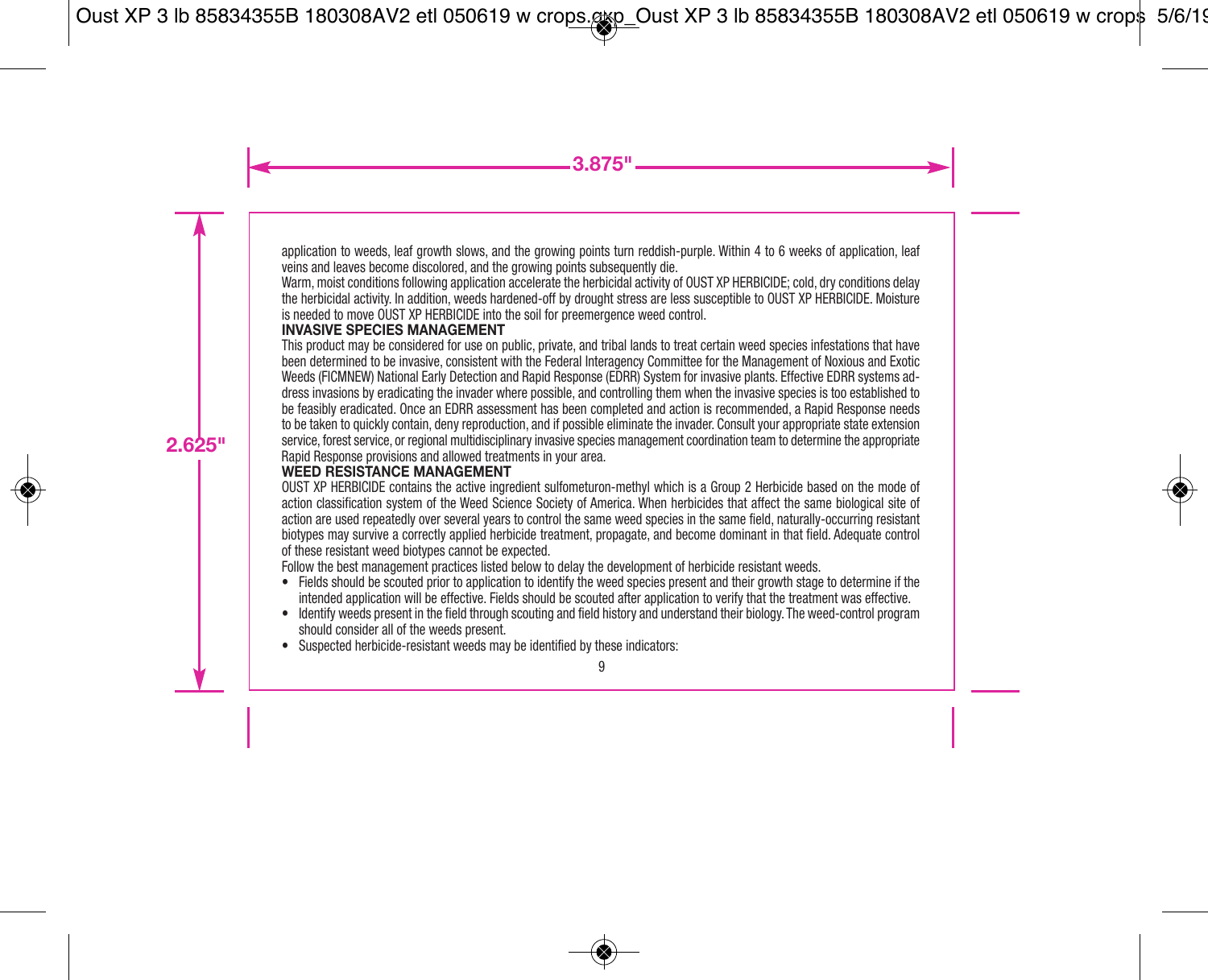- o Failure to control a weed species normally controlled by the herbicide at the dose applied, especially if control is achieved on adjacent weeds;
- o A spreading patch of non-controlled plants of a particular weed species; and
- o Surviving plants mixed with controlled individuals of the same species.
- Contact your local sales representative, crop advisor, or extension agent to find out if suspected resistant weeds to this MOA have been found in your region. If resistant biotypes of target weeds have been reported, use the application rates of this product specified for your local conditions. Tank mix products so that there are multiple effective mechanisms of actions for each target weed.
- Report any incidence of non-performance of this product against a particular weed species to your Bayer distributor, Bayer representative or call 1-800-331-2867.
- If resistance is suspected, treat weed escapes with an herbicide having a different mechanism of action and/or use nonchemical means to remove escapes, as practical, with the goal of preventing further seed production.
- Use a diversified approach toward weed management.Whenever possible incorporate multiple weed-control practices such as mechanical cultivation, biological management practices, and crop rotation.
- To the extent possible, do not allow weed escapes to produce seeds, roots, or tubers.
- Difficult to control weeds may require sequential applications of herbicides with differing mechanisms of action.
- Apply this herbicide at the correct timing and rate needed to control the most difficult weeds in the field.
- Use a broad spectrum soil-applied herbicide with a mechanism of action that differs from this product as a foundation in a weed-control program.
- Do not use more than two applications of this or any other herbicide with the same mechanism of action within a single growing season unless mixed with an herbicide with another mechanism of action with an overlapping spectrum for the difficult-to-control weeds.

# **INTEGRATED PEST MANAGEMENT**

This product may be used as part of an Integrated Pest Management (IPM) program that can include biological, cultural, and genetic practices aimed at preventing economic pest damage. IPM principles and practices include field scouting or other detection methods, correct target pest identification, population monitoring, and treating when target pest populations reach locally de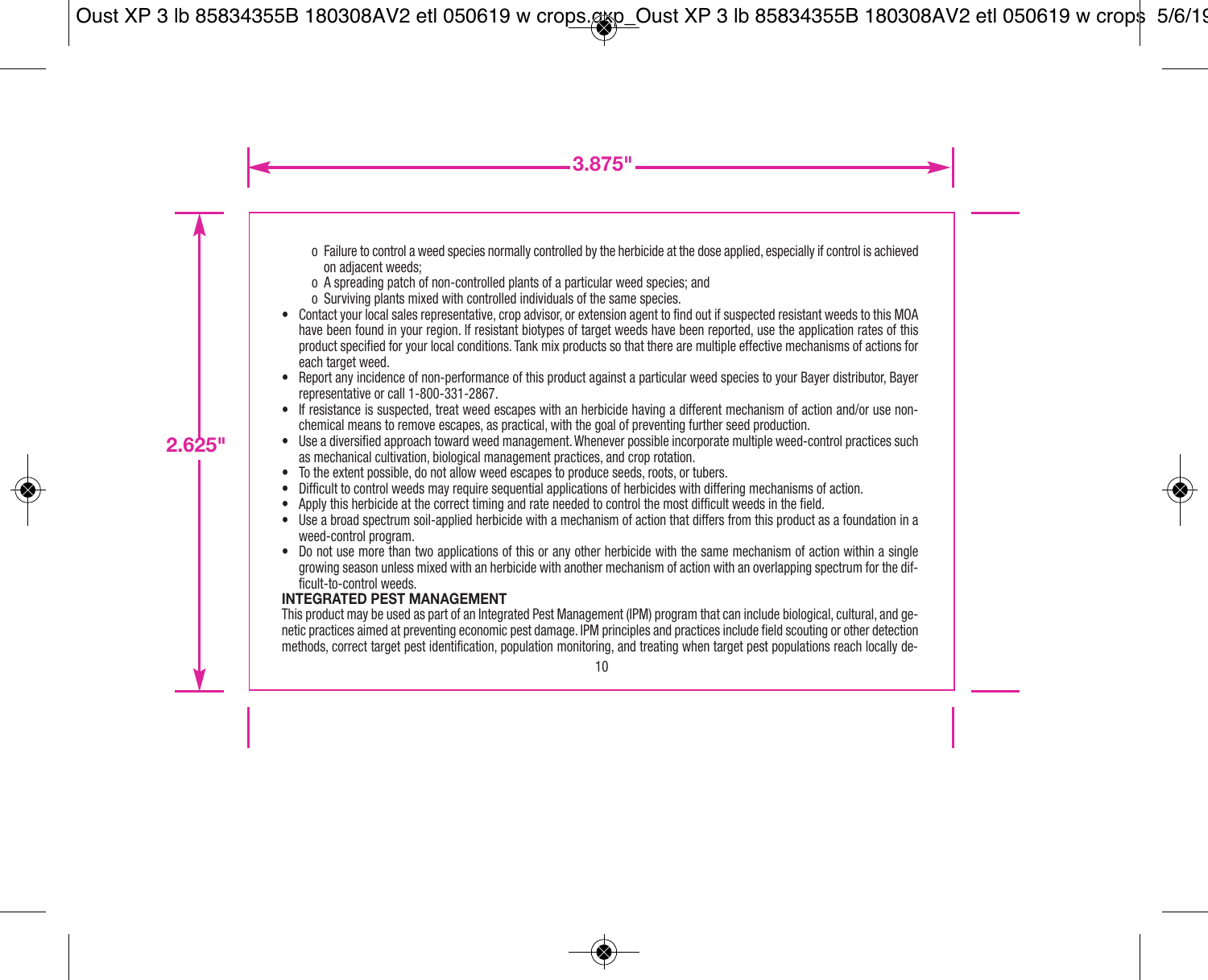termined action thresholds. Consult your state cooperative extension service, professional consultants or other qualified authorities to determine appropriate action treatment threshold levels for treating specific pest/crop systems in your area.

# **PREPARING FOR USE - SITE SPECIFIC CONSIDERATIONS**

Understanding the risks associated with the application is essential to aid in preventing off-site injury to desirable vegetation and agricultural crops. The risk of off-site movement both during and after application may be affected by a number of site specific factors such as the nature, texture, and stability of the soil, the intensity and direction of prevailing winds, vegetative cover, site slope, rainfall, drainage patterns, and other local physical and environmental conditions. A careful evaluation of the potential for off-site movement from the intended application site, including movement of treated soil by wind or water erosion, must be made prior to using OUST XP HERBICIDE. This evaluation is particularly critical where desirable vegetation or crops are grown on neighboring land for which the use of OUST XP HERBICIDE is not labeled. If prevailing local conditions may be expected to result in off-site movement and cause damage to neighboring desirable vegetation or agricultural crops, do not apply OUST XP HERBICIDE.

Before applying OUST XP HERBICIDE the user must read and understand all label directions, precautions and restrictions completely, including these requirements for a site specific evaluation. If you do not understand any of the instructions or precautions on the label, or are unable to make a site specific evaluation yourself, consult your local agricultural dealer, cooperative extension service, land managers, professional consultants, or other qualified authorities familiar with the area to be treated. If you still have questions regarding the need for site specific considerations, please call 1-800-331-2867.

# **AGRICULTURAL USES**

# **AGRICULTURAL USE REQUIREMENTS**

Use this product only in accordance with its labeling and with the Worker Protection Standard, 40 CFR part 170. This Standard contains requirements for the protection of agricultural workers on farms, forests, nurseries, and greenhouses, and handlers of agricultural pesticides. It contains requirements for training, decontamination, notification, and emergency assistance. It also contains specific instructions and exceptions pertaining to the statements on this label about personal protective equipment (PPE) and restricted entry interval. The requirements in this box only apply to uses of this product that are covered by the Worker.<br>Protection Standard Protection Standard. *continued)*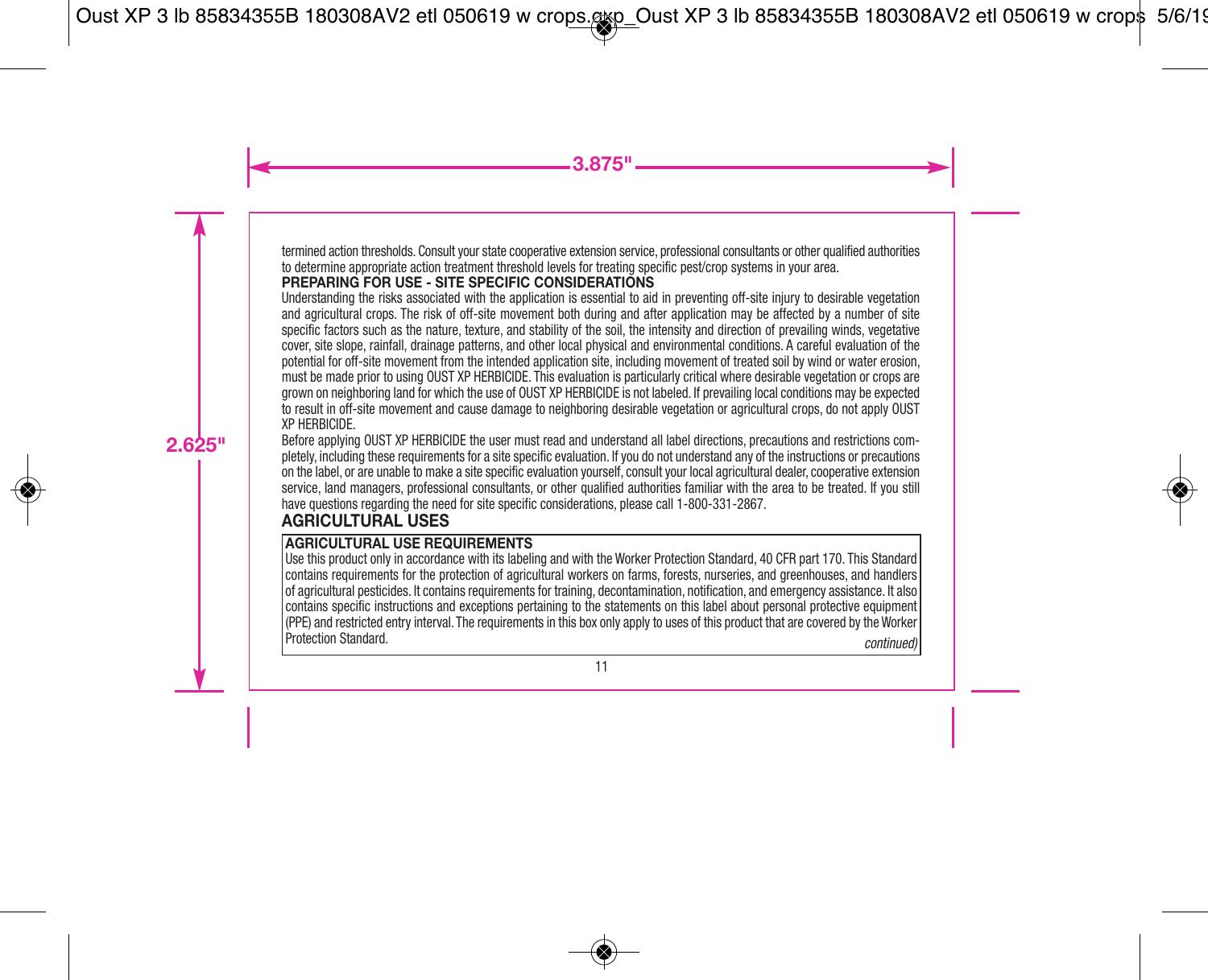# **AGRICULTURAL USE REQUIREMENTS** *(continued)*

Do not enter or allow worker entry into treated areas during the restricted entry interval (REI) of 4 hours.

PPE required for early entry to treated areas that is permitted under the Worker Protection Standard and that involves contact

with anything that has been treated, such as plants, soil, or water, is:

**Coveralls** 

Chemical resistant gloves made of any waterproof material

Shoes plus socks

# **FORESTRY**

#### **Application Information**

OUST XP HERBICIDE is labeled to control many broadleaf weeds and grasses in forestry sites. Apply sprays by ground equipment or by helicopter or as otherwise directed by Special Local Need labeling. Apply impregnated fertilizer by ground equipment or by air (helicopter or fixed-wing aircraft).

OUST XP HERBICIDE may be tank mixed with other herbicides registered for use in forestry; when tank mixing use the most restrictive limitations from the labels of both products. It is the pesticide user's responsibility to ensure that all products are registered for the intended use. Read and follow the applicable restrictions and limitations and directions for use on all product labels involved in tank mixing. Users must follow the most restrictive directions for use and precautionary statements of each product in the tank mixture.

# **Application Timing**

Apply OUST XP HERBICIDE sprays before herbaceous weeds emerge or shortly thereafter. Apply impregnated fertilizer before weeds emerge.

#### **Weeds Controlled**

OUST XP HERBICIDE effectively controls the following weeds when applied at the use rates indicated for the respective crop species: ed)

| Chickweed | Dogfennel | Fireweed (willowwe |
|-----------|-----------|--------------------|
| Craborass | Fescue    | Goldenrod          |

Horseweed Kentucky bluegrass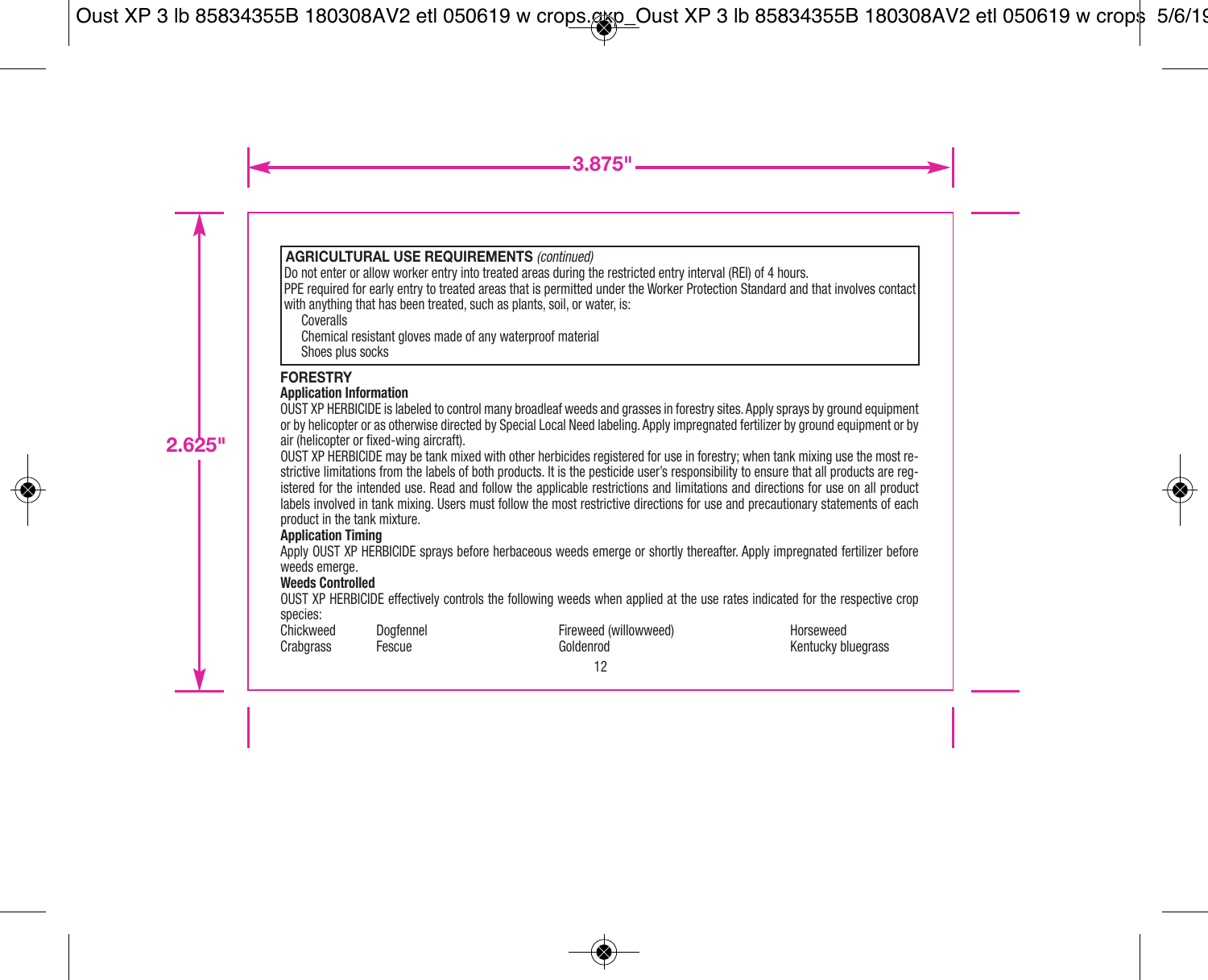Nutsedge (yellow) Panicums (broadleaf, fall, narrow) **Pokeweed** Ragweed

Shepherd's purse White snakeroot

Vellow sweetclover

#### See also weeds controlled under **Application Information—Non-Agricultural (Industrial) Sites Application Rates**

Apply OUST XP HERBICIDE at the rates indicated by region. Use a low rate on coarse-textured soils (i.e., loamy sands, sandy loams) and a higher rate on fine-textured soils (i.e. sandy clay loams and silty clay loams).

#### **CONIFERS**

#### **Conifer Site Preparation Application Before Transplanting**

Make all applications before transplanting to control herbaceous weeds.

**Southeast**—Apply 2 to 4.25 ounces (0.094 - 0.199 pounds of the active ingredient sulfomethuron-methyl) per acre for loblolly, longleaf, slash, and Virginia pine. Pines may be transplanted in treated areas in the planting season following application.

**Northeast and Lake States**—Apply 2 to 4 ounces per acre for black spruce. Transplant not less than 13 months after treatment.

Apply 1 to 2 ounces per acre for red pine. Transplant the following spring or summer but not less than 3 months after application. Areas receiving 1/2 to 1 ounce per acre may be transplanted a minimum of 30 days following application.

**West**—Apply 2 to 4 ounces per acre for coastal redwood, Douglas fir, grand fir, hemlock, lodgepole pine, ponderosa pine,western larch, western white pine and white fir. Where western red cedar is a primary species apply 2 to 3 ounces per acre, as higher rates may cause unacceptable injury. Without prior experience, it is advised that small area plantings be tested for crop safety to OUST XP HERBICIDE before large scale plantings are made. The user accepts all responsibility for injury on any conifer species not listed above to the extent consistent with applicable law.

For ponderosa pine in California and other arid areas, apply in the fall and transplant the following spring.

All Regions - Other species of conifers may be planted providing the user has experience indicating acceptable crop safety to OUST XP HERBICIDE.

#### **Conifer Release Application After Transplanting**

Apply OUST XP HERBICIDE after transplanting to control herbaceous weeds.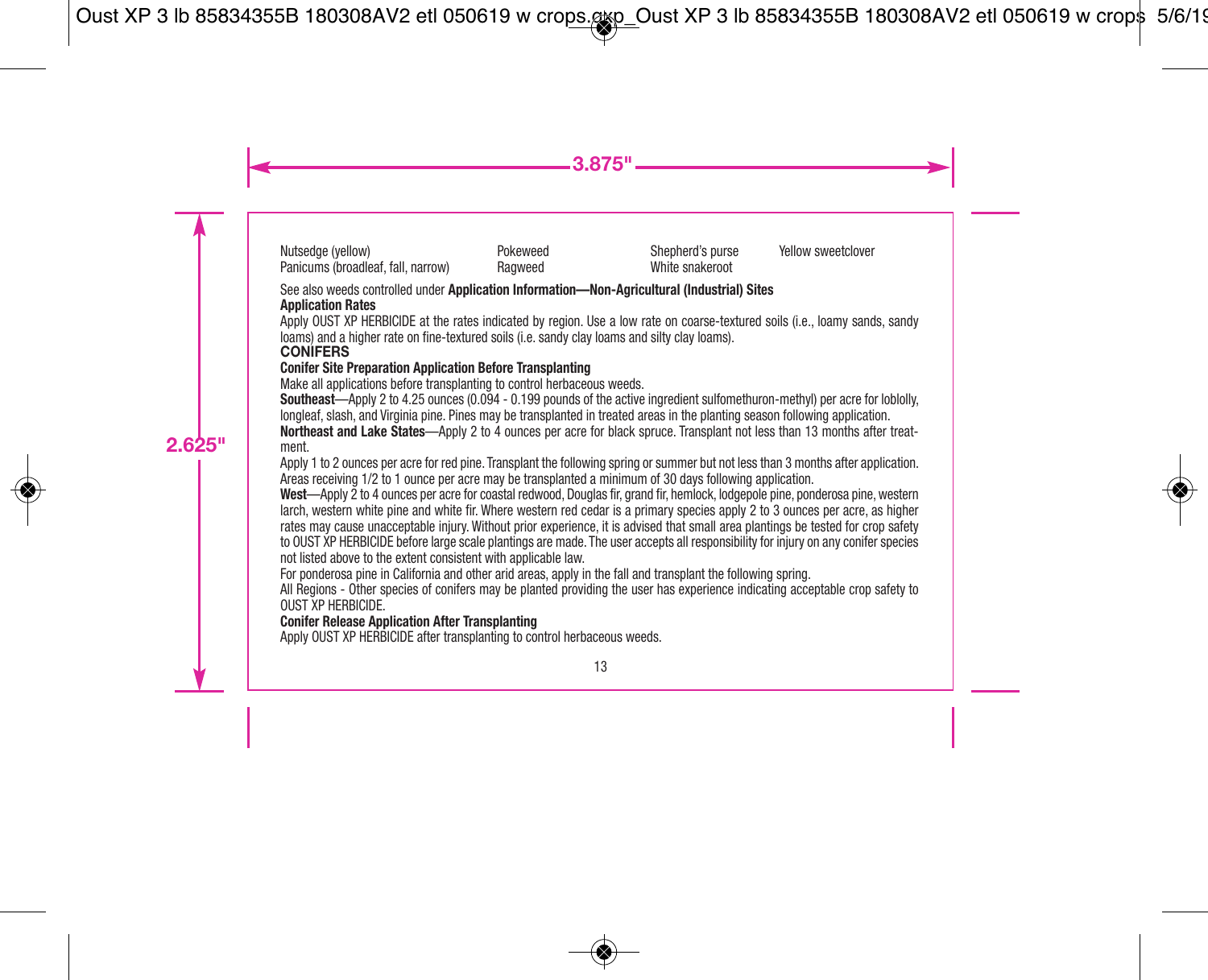**Southeast**—Apply 2 to 4.25 ounces per acre for loblolly, longleaf, slash or Virginia pine. Apply 1 to 1 1/2 ounces per acre for eastern white pine. Apply 1 to 2 ounces per acre for shortleaf pine.

To control a broader spectrum of weeds in loblolly, slash, or longleaf plantings apply 2 - 4 ounces OUST XP HERBICIDE plus 1 1/2 - 3 pints of Velpar L VU herbicide or 8 - 16 ounces of Velpar DF VU. Use lower rates of both products on coarse sandy textured soils low in organic matter. Use higher rates on fine textured soils high in clay content or organic matter. For bare root seedlings application may be made after sufficient rainfall has closed the planting slits. For containerized seedlings assure there is significant root growth outside the plug prior to application. It is suggested several trees be dug, inspected, and replanted to confirm root growth prior to application.

To enhance control of bermudagrass and Johnsongrass in stands of loblolly pine, apply 2 ounces of OUST XP HERBICIDE plus 4 to 6 fluid ounces of imazapyr (4 pounds active per gallon). For the best results, make the application during late winter through spring when weeds first emerge. Imazapyr may temporarily inhibit pine growth if it is applied when pine is actively growing. **Northeast and Lake States—**

Apply 2 to 4.25 ounces per acre for jack or Virginia pine.

Apply 1 to 1 1/2 ounces per acre for eastern white pine.

Apply 1 1/2 to 3 ounces per acre white spruce.

Apply 1/2 to 2 ounces per acre for red pine not less than 1 year following transplanting.

Make applications when trees are dormant. Applications at budbreak and later stages of active growth may severely injure or kill trees.

West—Apply 2 to 4 ounces per acre for coastal redwood, Douglas fir, grand fir, hemlock, lodgepole pine, ponderosa pine, western larch, western white pine and white fir. Where western red cedar is a primary species apply 2 to 3 ounces per acre, as higher rates may cause unacceptable injury. Other species of conifers may be treated providing the user has experience indicating acceptable crop safety to OUST XP HERBICIDE. Without prior experience, it is advised that small areas be treated with OUST XP HERBICIDE to determine selectivity on specific conifer species before large scale treatments are made. The user accepts all responsibility for injury on any conifer species not listed above to the extent consistent with applicable law. Dormant trees are less susceptible to injury. Applications where the spray comes into direct contact with conifers after dormancy break in the spring or before the final resting bud has hardened in the fall may severely injure or kill the trees. For ponderosa pine in California and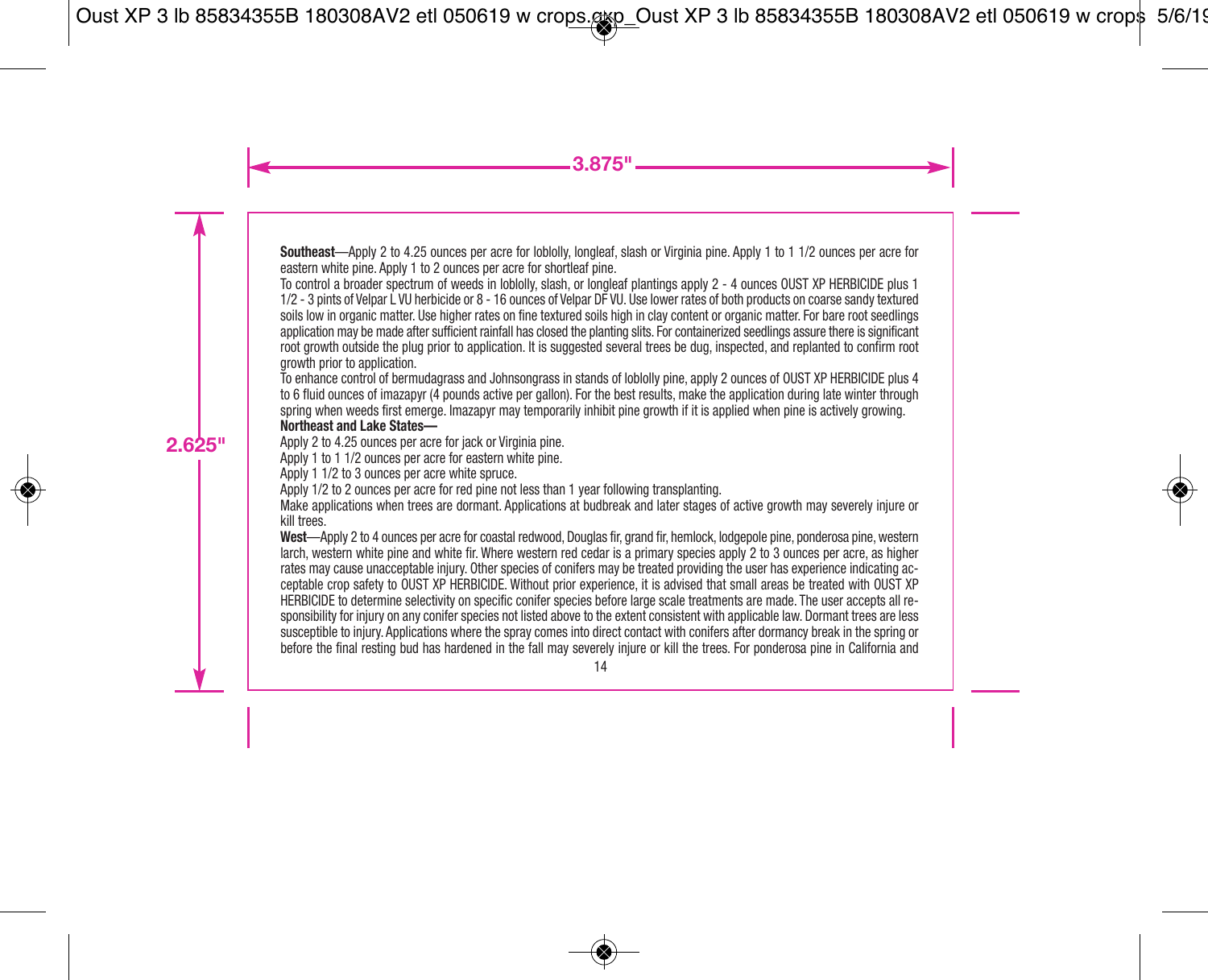other arid areas, OUST XP HERBICIDE should be applied over dormant seedlings in the spring following fall planting or in the fall over dormant trees following spring planting.

# **FERTILIZER IMPREGNATION**

OUST XP HERBICIDE may be used to impregnate or coat dry bulk fertilizer to be applied on forested areas. Dry bulk fertilizer may be impregnated with OUST XP HERBICIDE for application in the establishment of loblolly and slash pine.

#### **IMPREGNATION**

To impregnate the fertilizer, use a system consisting of a conveyor or closed drum used to blend dry bulk fertilizer. Some fertilizers such as potassium nitrate, sodium nitrate and triple super phosphate are not compatible with OUST XP HERBICIDE. Diammonium phosphate, potassium chloride, 16-16-16 and 24-4-4 have been successfully used. Do not use OUST XP HERBICIDE on limestone.

If fertilizer materials are excessively dusty, use a suitable additive to reduce dust prior to impregnation. Dusty fertilizer may result in poor distribution and excessive risk of drift during application. The dry fertilizer must be properly impregnated and uniformly applied to avoid potential tree injury/mortality and poor weed control.

Consult the Application Rates section of this label for the appropriate rate of OUST XP HERBICIDE to be used per acre. Apply this amount of OUST XP HERBICIDE to the volume of fertilizer to be applied per acre. To impregnate dry bulk fertilizer, mix the amount of OUST XP HERBICIDE as prescribed above in a sufficient quantity of water to uniformly coat the desired amount of fertilizer. Suspensions of OUST XP HERBICIDE will require thorough agitation. Direct the spray nozzles to deliver a fine spray of the mixture toward the fertilizer for uniform coverage. The use of a colorant or dye may be beneficial to visually determine the uniformity of impregnation.

Impregnation of OUST XP HERBICIDE to dry bulk fertilizer may vary. If absorption of the impregnating spray by the fertilizer is not adequate, the use of an absorptive powder or additive, such as MicroCel E (Celite Corporation) or HiSill - 233 (PPG Industries Ohio, Inc.) may be required to produce a dry, free-flowing mixture.

Apply impregnated fertilizer as soon as possible after impregnation for optimum performance. Impregnated fertilizer may become lumpy and difficult to apply following storage. Uniform and precise application of the fertilizer impregnated with OUST XP HER-BICIDE is essential for satisfactory weed control and to minimize tree injury.

Follow the instructions for spray tank cleanout on this label for cleaning the equipment used to impregnate, transport, and apply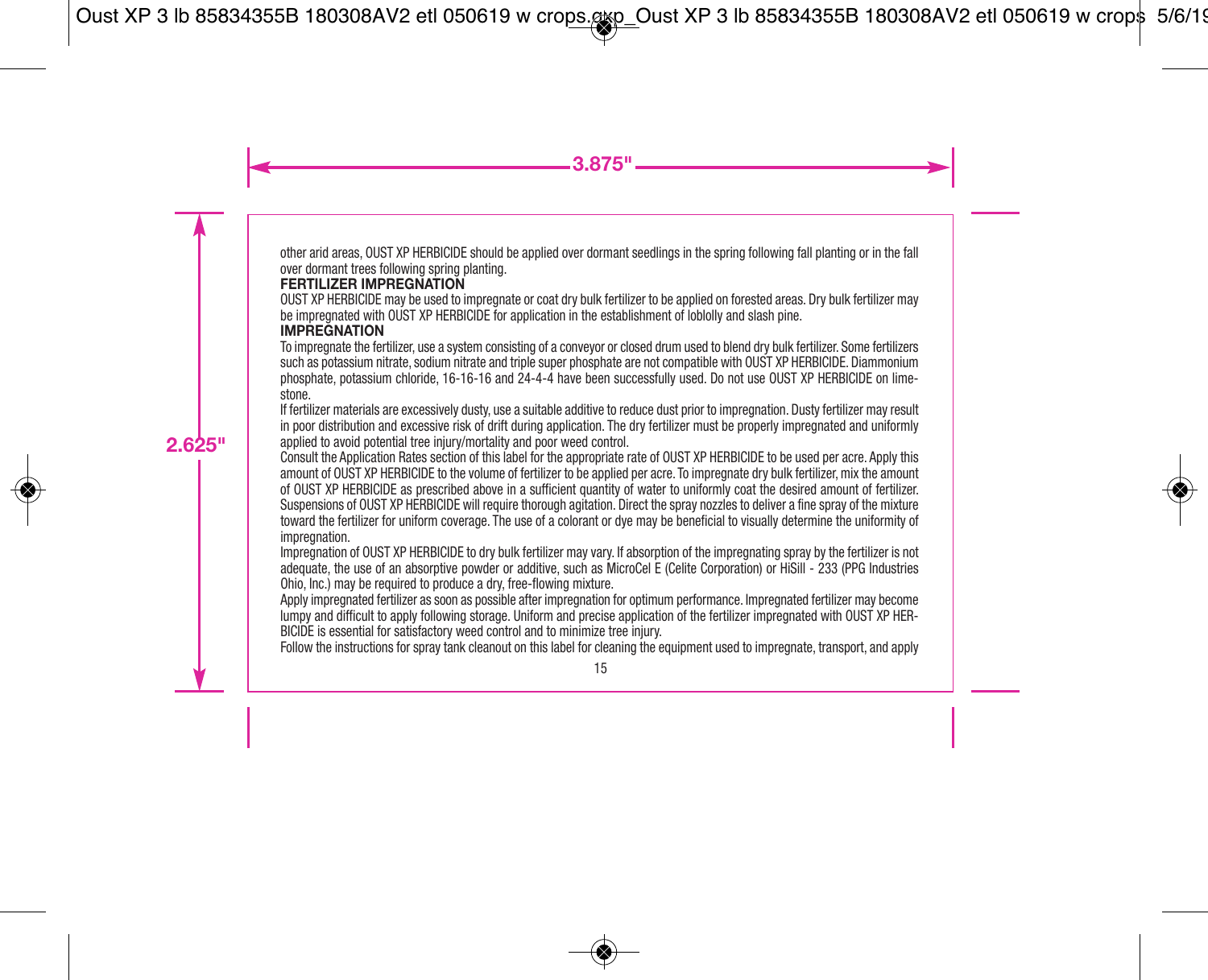the fertilizer.

Low rates of OUST XP HERBICIDE can kill or severely injure most crops. Following an OUST XP HERBICIDE application, the use of spray equipment to apply other pesticides to crops on which OUST XP HERBICIDE is not registered may result in their damage. The most effective way to reduce this crop damage potential is to use dedicated mixing and application equipment.

#### **BROADCAST APPLICATION**

Applications may be made by ground or air (helicopter or fixed wing aircraft).

Accurate calibration of the application equipment is essential for uniform distribution on the soil surface. Overlaps or skips between adjoining swaths or non-uniform distribution of impregnated fertilizer within the swath will deliver poor results and may result in tree injury or mortality.

#### **HARDWOODS**

#### **Hardwood Site Preparation Application Before Transplanting**

Apply 3 to 4.25 ounces per acre on sites where northern red oak, white oak, chestnut oak, American sycamore, ash (white or green), red maple, sweetgum, or yellow poplar are to be planted. Make all applications before transplanting.

**West**—For hybrid poplar west of the Cascade mountains, apply 1/2 to 1 1/4 ounces per acre. Use 1 to 1 1/4 ounces per acre for heavy weed infestations and where maximum residual control is desired. Use 1/2 to 3/4 ounce per acre for light weed infestations or where small diameter cuttings are to be planted. Allow a minimum of 3 days between application and planting. Limit the first use to a small area to determine the selectivity of OUST XP HERBICIDE on specific clones. OUST XP HERBICIDE must be activated by rainfall or overhead irrigation before weeds become well established. Use of OUST XP HERBICIDE may cause temporary chlorosis (yellowing) or a small reduction in tree height during the year of use.

#### **Hardwood Release Application After Transplanting**

Apply 1 to 4 ounces per acre in stands of American sycamore, ash (white or green), bald cypress, oaks (such as chestnut, northern red, southern red, overcup, pin, swamp chestnut, cherry bark, water, white, pin, etc.), red maple, sweetgum, or yellow poplar. Apply OUST XP HERBICIDE before hardwood tree seedlings or transplants break dormancy (bud swell stage). Applications made over the top after the trees have broken dormancy may injure or kill the trees.

**West**—For hybrid poplar west of the Cascade mountains, apply 1/2 to 1 1/4 ounces per acre. Use 1 to 1 1/4 ounces per acre for heavy weed infestations and where maximum residual control is desired. Use 0.5 to 0.75 ounce per acre for light weed in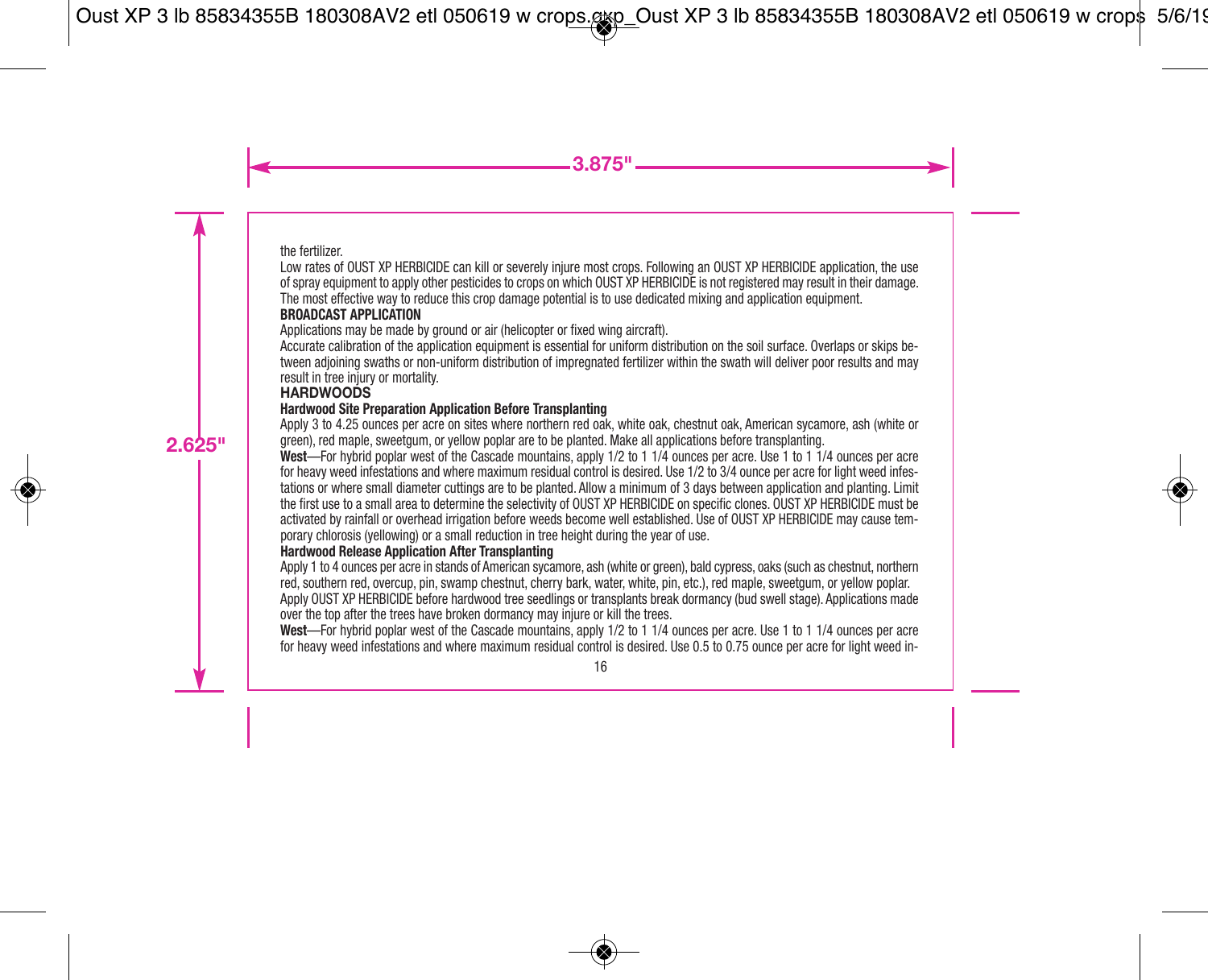festations or when small diameter cuttings have been planted. Apply only to trees which have been established for a minimum of 1 year. Apply when the trees are dormant and avoid contact of the spray with green buds or tissue as injury to the trees may result. Avoid applications during the period when the hybrid poplar are actively growing; from bud-swell in the spring to leaf drop in the fall. Limit the first use to a small area to determine the selectivity of OUST XP HERBICIDE on specific clones. OUST XP HERBICIDE must be activated by rainfall or overhead irrigation before weeds become well established. Use of OUST XP HER-BICIDE may cause temporary chlorosis (yellowing) or a small reduction in tree height during the year of use.

Lake States—For hybrid poplar in the Lake States, apply at the rate of 1 to 2 ounces per acre in the fall or early winter. When late winter or early spring applications are made use 1 ounce per acre. Apply when the trees are dormant and avoid contact of the spray with green buds or tissue as injury to the trees may result. Avoid applications during the period when the hybrid poplar are actively growing; from bud-swell in the spring to leaf drop in the fall. Apply only to trees which have been established for a minimum of 1 year. Limit the first use to a small area to determine the selectivity of OUST XP HERBICIDE on specific clones. Use of OUST XP HERBICIDE may cause temporary chlorosis (yellowing) or a small reduction in tree height during the year of use.

# **Natural Hardwood Regeneration**

OUST XP HERBICIDE is labeled for herbaceous weed control in commercial reforestation areas where hardwood seedling regeneration is desired following shelterwood seed cuts. Apply 2 to 4.25 ounces per acre using appropriate ground equipment. For control of striped maple and beech, tank mix with 1 to 2 quarts per acre of glyphosate. For best results, apply from late summer to mid- fall. Note that hardwood seedlings present at the time of application may be severely injured or killed. **USE RESTRICTIONS FORESTRY**

- Do not apply more than 8 ounces OUST HERBICIDE per acre per year (contains 0.375 pounds of sulfometuron-methyl).
- Do not apply more than 4.25 ounces OUST HERBICIDE per acre per single application to an Agricultural site (contains 0.199 pounds of sulfometuron-methyl).
- Do not apply more than two applications per year for all uses with a minimum of 30 days between applications.<br>• Do not apply OUST XP HERBICIDE to conifers or bardwoods grown for Christmas trees or orgamentals
- Do not apply OUST XP HERBICIDE to conifers or hardwoods grown for Christmas trees or ornamentals. **USE PRECAUTIONS FORESTRY**
- OUST XP HERBICIDE applications made with boomless nozzle spray equipment may cause severe injury to conifers and/or poor weed control performance due to the inherent variability (rate and coverage) in the application.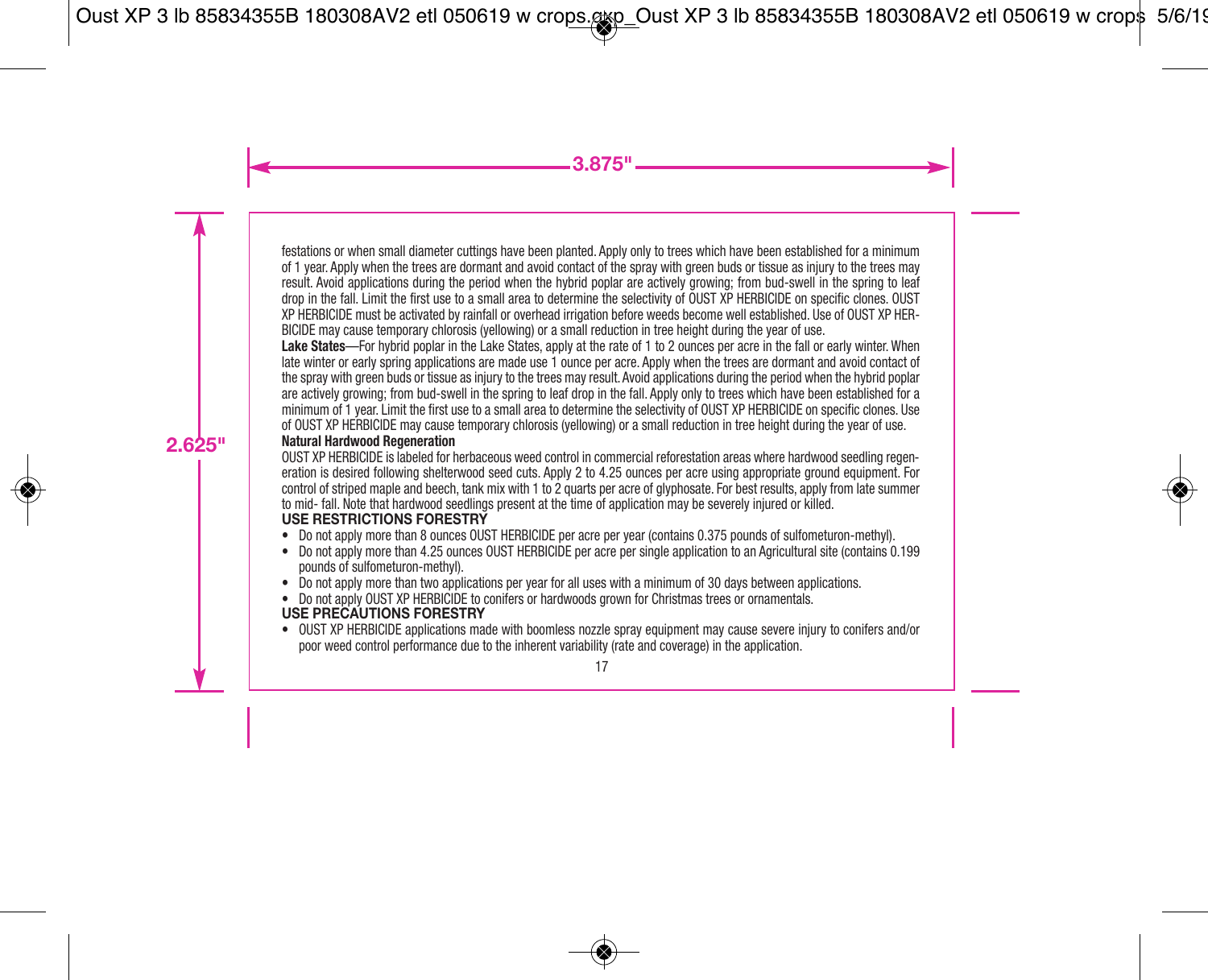- Leave treated soil undisturbed to reduce the potential for OUST XP HERBICIDE movement by soil erosion due to wind or water.
- Applications of OUST XP HERBICIDE made to trees, conifers, or hardwoods that are suffering from loss of vigor caused by insects, diseases, drought, winter damage, animal damage, excessive soil moisture, planting shock, previous agricultural practices, or other stresses, may injure or kill the trees.
- Applications of OUST XP HERBICIDE made for release (trees present) must only be made after adequate rainfall has closed the planting slit and settled the soil around the roots following transplanting.
- If a surfactant is used with OUST XP HERBICIDE, allowing the spray to contact tree foliage may injure or kill trees. The user assumes all responsibility for tree injury if a surfactant is used with OUST XP HERBICIDE treatments applied after planting to the extent consistent with applicable law.
- OUST XP HERBICIDE applications may result in damage and mortality to other species of trees when they are present on sites with those listed in the preceding directions for forestry uses.
- Use on hardwood trees growing in soils having a pH of 7 or greater may injure or kill the trees.
- Careful consideration must be given by an experienced and knowledgeable forester to match the requirements of the hardwood tree species to the conditions of the site. Treatment of species mismatched to the site may injure or kill the trees.

# **NON-AGRICULTURAL USES**

# **NON-AGRICULTURAL USE REQUIREMENTS**

The requirements in this box apply to uses of this product that are NOT within the scope of the Worker Protection Standard for agricultural pesticides (40 CFR Part170). The WPS applies when this product is used to produce agricultural plants on farms, forests, nurseries, or greenhouses.

Use on noncrop sites and turf (unimproved) are not within the scope of the Worker Protection Standard.

Do not enter or allow worker entry into treated areas until sprays have dried.

#### **NON-AGRICULTURAL (INDUSTRIAL) SITES Application Information**

OUST XP HERBICIDE is labeled for general weed control on private, public and military lands as follows: Uncultivated nonagri-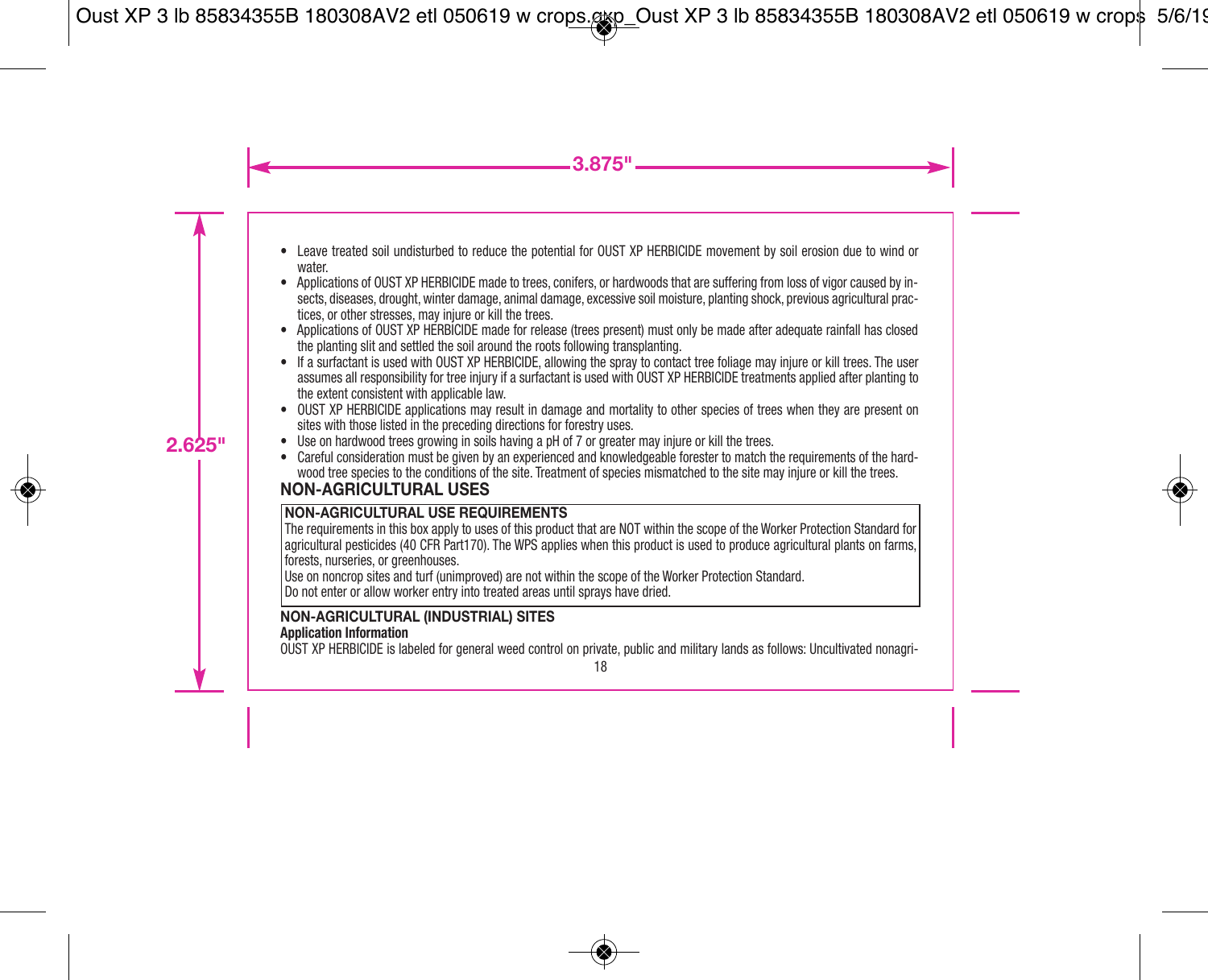cultural areas (including airports, highway, railroad and utility rights-of-way (ROW), sewage disposal areas); uncultivated agricultural areas--noncrop producing (including farmyards, fuel storage areas, fence rows, barrier strips); industrial sites--outdoor (including lumberyards, pipeline, and tank farms).

OUST XP HERBICIDE is not labeled for use on recreation areas, sod farms or for direct application to paved areas (surfaces). In the states of Louisiana and Texas, OUST XP HERBICIDE may be used for weed control on dry, drainage ditch banks. Do not apply in or on irrigation ditches or canals including their outer banks.

Apply by ground or helicopter or as otherwise directed by Special Local Need Labeling.

Combination with other herbicides broadens the spectrum of weeds controlled. In addition, total vegetation control can be achieved with higher rates of OUST XP HERBICIDE plus residual-type companion herbicides. To improve the control of weeds, add surfactant at 0.25% by volume.

# **AREAS OF 20" OR LESS ANNUAL RAINFALL (ARID AREAS)**

#### **Application Timing**

Apply OUST XP HERBICIDE as a preemergence or early postemergence spray before or during the rainy season when weeds are actively germinating or growing.

#### **Weeds Controlled**

OUST XP HERBICIDE effectively controls the following broadleaf weeds and grasses when applied at the rates shown.

#### **Application Rates**

Apply OUST XP HERBICIDE at the rates indicated by weed type.When applied at lower rates, OUST XP HERBICIDE provides shortterm control of weeds listed; when applied at higher rates, weed control is extended.

| <b>Broadleaf Weeds</b> | 1 1/3 to 2 ounces per acre |                    |                   |
|------------------------|----------------------------|--------------------|-------------------|
| Annual sowthistle      | Carolina geranium          | Common varrow      | Spreading orach   |
| <b>Black mustard</b>   | Chickweed                  | Curly dock         | Sunflower         |
| Buckhorn plantain      | Common mallow              | Prickly coontail   | Western ragweed   |
| Burclover              | Common speedwell           | Seaside heliotrope | Whitestem filaree |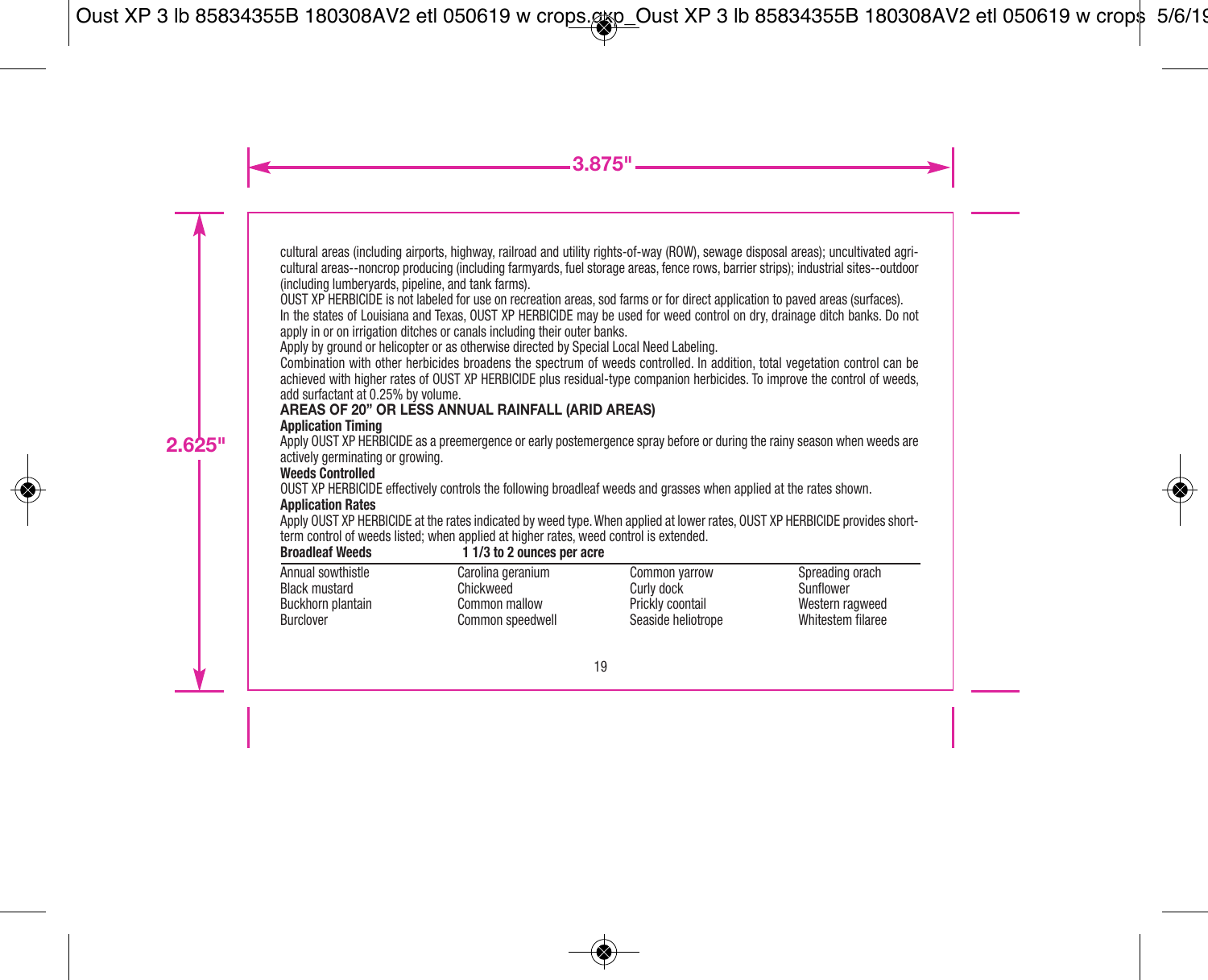| Grasses (up to 6 to 12" tall)                       |                                                         | 3/4 to 1 1/2 ounces per acre                         |                                                            |
|-----------------------------------------------------|---------------------------------------------------------|------------------------------------------------------|------------------------------------------------------------|
| Cheat                                               | Downy brome                                             | Medusahead                                           |                                                            |
| Grasses (up to 6 to 12" tall)                       | 11/3 to 2 ounces per acre                               |                                                      |                                                            |
| Annual bluegrass<br>Barnyardgrass<br>Foxtail barley | Foxtail fescue<br>Italian ryegrass<br>Jointed goatgrass | Red brome<br><b>Reed Canarygrass</b><br>Ripgut brome | Seashore saltorass<br>Signalgrass<br><b>Yellow foxtail</b> |
| Grasses                                             | 2 to 3 ounces per acre                                  |                                                      |                                                            |

#### Smooth brome

The weeds listed in **Areas of 20" Or More Annual Rainfall** can also be controlled in arid areas; however, OUST XP HERBICIDE must be applied at 3 to 6 ounces per acre to control those weeds. These higher rates also provide control of severe infestations and longer term control of weeds listed for arid areas.

# **AREAS OF 20" OR MORE ANNUAL RAINFALL**

#### **Application Timing**

Apply OUST XP HERBICIDE as a preemergence or early postemergence spray before or during the rainy season when weeds are actively germinating or growing.

#### **Weeds Controlled**

OUST XP HERBICIDE effectively controls the following broadleaf weeds and grasses when applied at the rates shown.

#### **Application Rates**

Apply OUST XP HERBICIDE at the rates indicated by weed type. When applied at lower rates, OUST XP HERBICIDE provides short term control of weeds listed; when applied at higher rates, weed control is extended.<br> **Broadleaf Weeds**<br> **Broadleaf Weeds**<br> **Broadleaf Weeds** 

**Broadleaf Weeds 3 to 5 ounces per acre**

| Annual sowthistle | Burclover         | Common chickweed | Common speedwell | Crimson clover |
|-------------------|-------------------|------------------|------------------|----------------|
| Bouncingbet       | Carolina geranium | Common dandelion | Common yarrow    | Dogfennel      |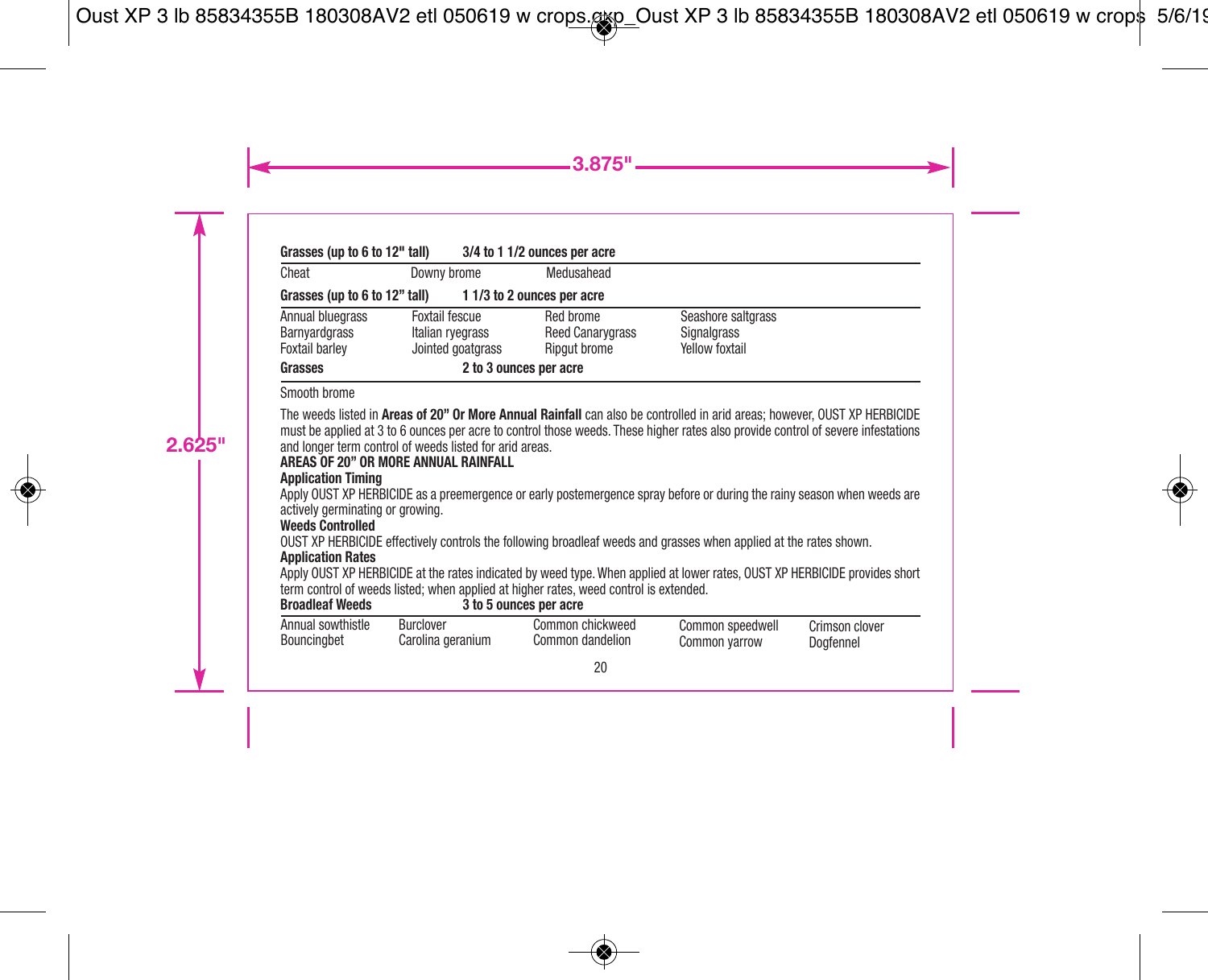| Hoary cress (whitetop) | Pepperweed              | Sunflower                          | Tumble mustard       | Yellow rocket     |
|------------------------|-------------------------|------------------------------------|----------------------|-------------------|
| Little mallow          | Piaweed                 | Sweet clover                       | Vetch                |                   |
| Mustard                | Purple starthistle      | Tansvmustard                       | Wild carrot          |                   |
| Ox-eve daisy           | Ragweed                 | Tansy ragwort                      | Wild oats            |                   |
| <b>Broadleaf Weeds</b> |                         | 6 ounces (0.281 lbs a.i.) per acre |                      |                   |
| Bedstraw               | Curly dock              | Goldenrod                          | Kudzu                | Turkey mullein    |
| Canada thistle         | Redstem filaree         | Horsetail (Equisetum)              | Musk thistle         | Wild blackberry   |
| Grasses                | 3 to 5 ounces per acre  |                                    |                      |                   |
| Alta fescue            | Downy brome             | Italian ryegrass                   | Reed canarygrass     | Wheat (volunteer) |
| Annual bluegrass       | Fescue                  | Kentucky bluegrass                 | <b>Ripaut brome</b>  |                   |
| Annual rvegrass        | Foxtails (except green) | Little barley                      | Rvegrass             |                   |
| <b>Bahiagrass</b>      | <b>Foxtail barlev</b>   | Red brome                          | Smooth brome         |                   |
| <b>Barnvardgrass</b>   | Indiangrass             | Red fescue                         | Sprangletop (annual) |                   |
| Grasses                | 6 ounces per acre       |                                    |                      |                   |

Johnsongrass

For short-term (up to 3 months) control of Johnsongrass, apply early postemergence. **Note:** Use the higher level of listed dosage ranges under the following conditions:

- heavy weed growth
- soils containing more than 2 1/2% organic matter
- 

• high soil moisture areas, including along road edges or railroad shoulders For planting areas treated with OUST XP HERBICIDE refer to the GRASS REPLANT INTERVALS section of this label.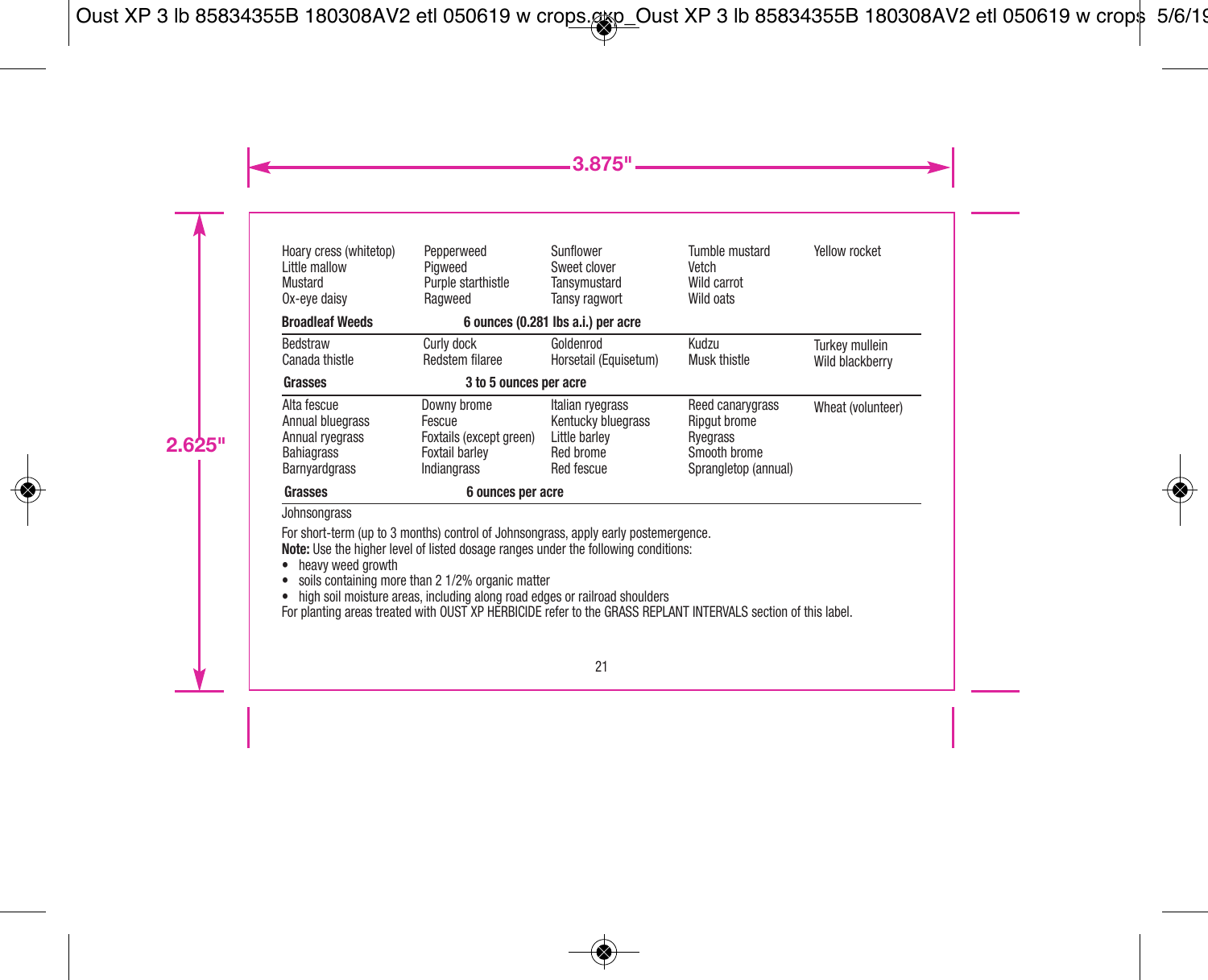# **SPECIFIC WEED PROBLEMS NON-CROP SITES**

#### **Kochia, Russian Thistle, and Prickly Lettuce**

Since biotypes of kochia, Russian thistle, and prickly lettuce are known to be resistant to OUST XP HERBICIDE, tank mixture combinations with herbicides having different modes of action, such as diuron, HYVAR® X HERBICIDE or KROVAR® I DF HERBICIDE, must be used. In areas where resistance is known to exist, these weeds should be treated postemergence with other herbicides registered for their control, such as 2,4-D or dicamba. Do not allow kochia, Russian thistle, or prickly lettuce to form mature seed.

#### **TANK MIX COMBINATIONS**

To improve preemergence to early postemergence control of weeds and grasses, add 2 to 6 ounces of OUST XP HERBICIDE per acre to the labeled rates of the following herbicides: HYVAR X HERBICIDE, KROVAR I DF HERBICIDE, VELPAR® L VU HERBICIDE, VELPAR® DF VU HERBICIDE, ESCORT® XP HERBICIDE (do not use in California), TELAR® XP HERBICIDE, diuron, glyphosate, dicamba, or  $2,4$ -D.

Apply OUST XP HERBICIDE plus a companion herbicide at the rates and timing as shown on package labels for target weeds. For application method and other use specifications, use the most restrictive directions for the intended combination. It is the pesticide user's responsibility to ensure that all products are registered for the intended use. Read and follow the applicable restrictions and limitations and directions for use on all product labels involved in tank mixing. Users must follow the most restrictive directions for use and precautionary statements of each product in the tank mixture.

Do not tank mix OUST XP HERBICIDE with HYVAR X-L HERBICIDE.

#### **UNDER ASPHALT AND CONCRETE PAVEMENT**

#### **Application Information**

OUST XP HERBICIDE can be used to control weeds under asphalt and concrete pavement, including that used in parking lots, highway shoulders, median strips, roadways, and other industrial sites.

OUST XP HERBICIDE will not control tubers, rhizomes, woody vegetation such as small trees, brush or woody vines.

OUST XP HERBICIDE must only be used in an area that has been prepared according to good construction practices. Use sufficient water to ensure uniform coverage, generally 100 gallons per acre. Agitate the tank continuously to keep OUST XP HERBICIDE in suspension.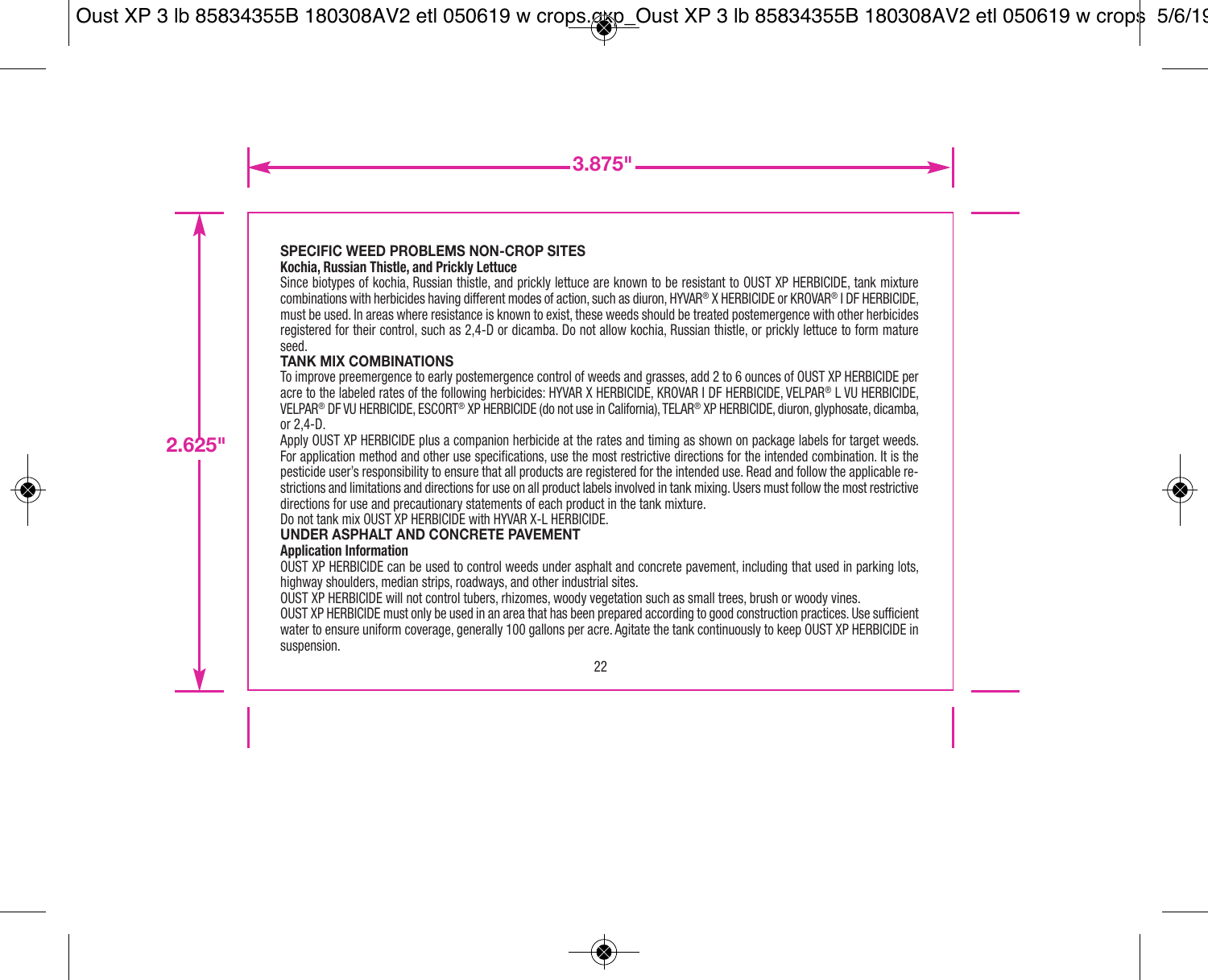#### **Application Timing**

OUST XP HERBICIDE must be applied immediately before paving to avoid lateral movement of the herbicide as a result of soil movement due to rainfall or mechanical means.

### **Application Rate**

Apply OUST XP HERBICIDE at 4 to 6 ounces (0.188 - 0.281 pounds of the active ingredient sulfomethuron-methyl) per acre. Use a higher rate on hard-to-control weeds and for long-term control.

#### **Tank Mix Combinations Under Asphalt and Concrete Pavement**

For broader spectrum control or for an extended period of control under asphalt or concrete pavement, OUST XP HERBICIDE may be applied as a tank mix with HYVAR® X HERBICIDE at 6 to 15 pounds per acre or KROVAR® I DF HERBICIDE at 7 to 15 pounds per acre.

# **USE RESTRICTIONS UNDER ASPHALT**

• Do not use OUST XP HERBICIDE under pavement in residential properties including driveways, or in recreational areas, including jogging or bike paths, tennis courts, or golf cart paths.

# **USE PRECAUTIONS UNDER ASPHALT**

• Desirable plants may be injured if their roots extend into treated areas or if planted in treated areas.

# **INDUSTRIAL TURFGRASS**

# **Application Information**

OUST XP HERBICIDE may be used to control weeds on industrial turfgrass, on roadsides, or on other noncrop sites where the turfgrass is well established as a ground cover. Applications may temporarily suppress grass growth and inhibit seedhead formation (chemical mowing).

# **Bermudagrass Release**

#### **Application Timing**

Apply OUST XP HERBICIDE after bermudagrass has broken dormancy and is well established, usually 30 days after initial spring flush. If additional applications are necessary, apply OUST XP HERBICIDE again during late spring to early summer. On established weeds, apply OUST XP HERBICIDE 1 to 2 weeks after mowing for the best results.

OUST XP HERBICIDE may also be applied in late fall or early winter. Use the lower rates on small seedling weeds and a higher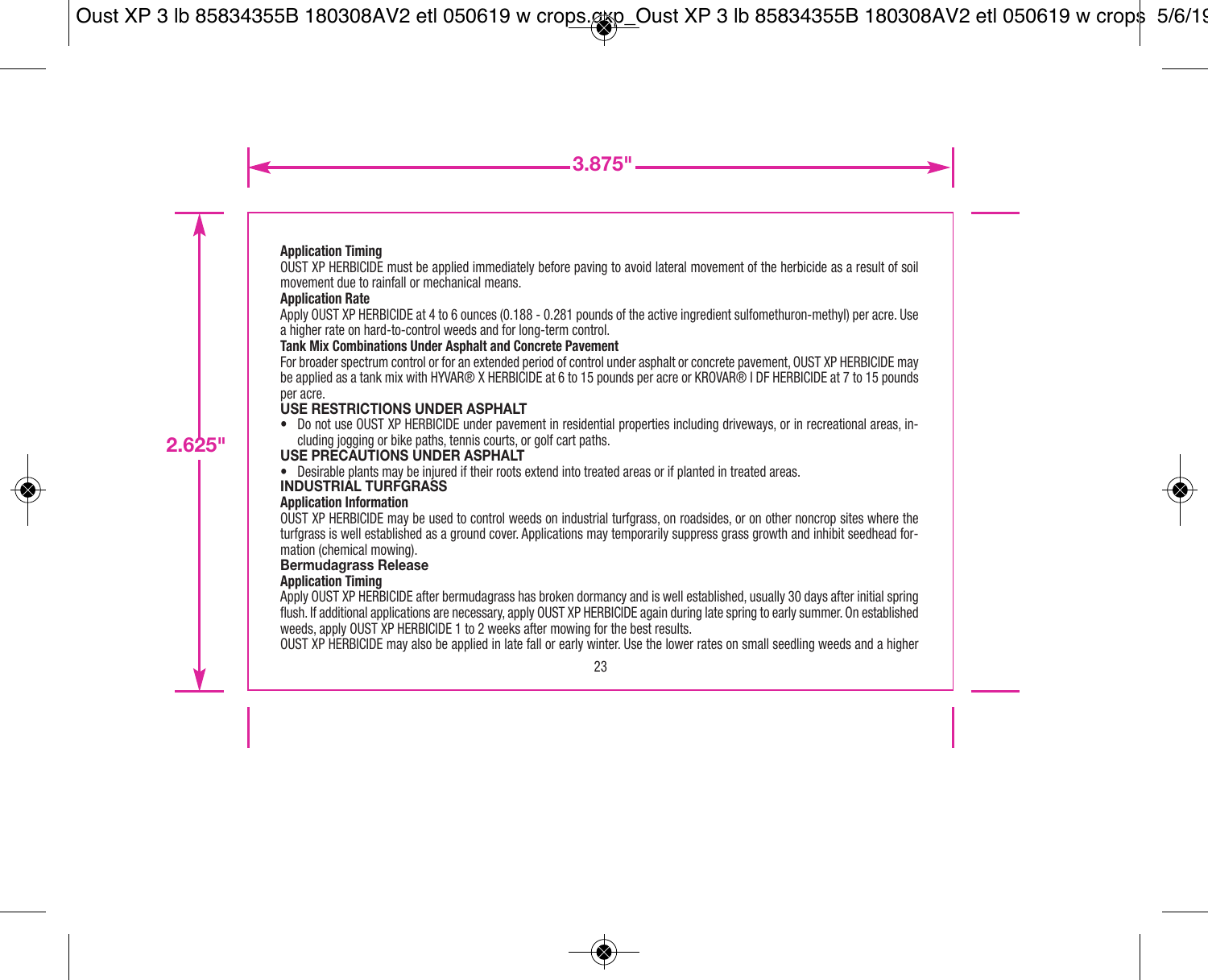rate on larger weeds. Also, refer to the listing of Weeds Controlled under Noncrop Weed Control.

#### **Weeds Controlled**

OUST XP HERBICIDE may be used to control the following weeds when applied at the use rates shown.

**Late Spring to Early Summer 1 to 2 ounces/acre**

| Carolina Geranium<br>Fescue           | Foxtail<br>Goldenrod    | <b>Spotted Spurge</b><br>Wild carrot |
|---------------------------------------|-------------------------|--------------------------------------|
| <b>Spring to Fall</b>                 | 2 to 3 ounces/acre      |                                      |
| Johnsongrass                          |                         |                                      |
| <b>Late Fall to Early Winter</b>      | 1 to 4 ounces/acre      |                                      |
| Carolina geranium<br>Common chickweed | Fescue<br>Little barlev | Wild blackberry                      |

#### **Tank Mix Combinations—Bermudagrass (South Only)**

Apply 1 to 2 ounces OUST XP HERBICIDE per acre as a tank mix with 3 to 4 pounds active ingredient of MSMA per acre on well established bermudagrass during the summer. Refer to the MSMA package label for a list of additional weeds that may be controlled. Two or more sequential applications of MSMA alone may be necessary to maintain weed control. It is the pesticide user's responsibility to ensure that all products are registered for the intended use. Read and follow the applicable restrictions and limitations and directions for use on all product labels involved in tank mixing. Users must follow the most restrictive directions for use and precautionary statements of each product in the tank mixture.

# **Centipedegrass Release**

# **Application Timing**

Apply 1 to 2 ounces per acre of OUST XP HERBICIDE in the fall or early winter, or in the early summer following greenup of the centipede. Refer to the listing of Weeds Controlled under Bermudagrass Release.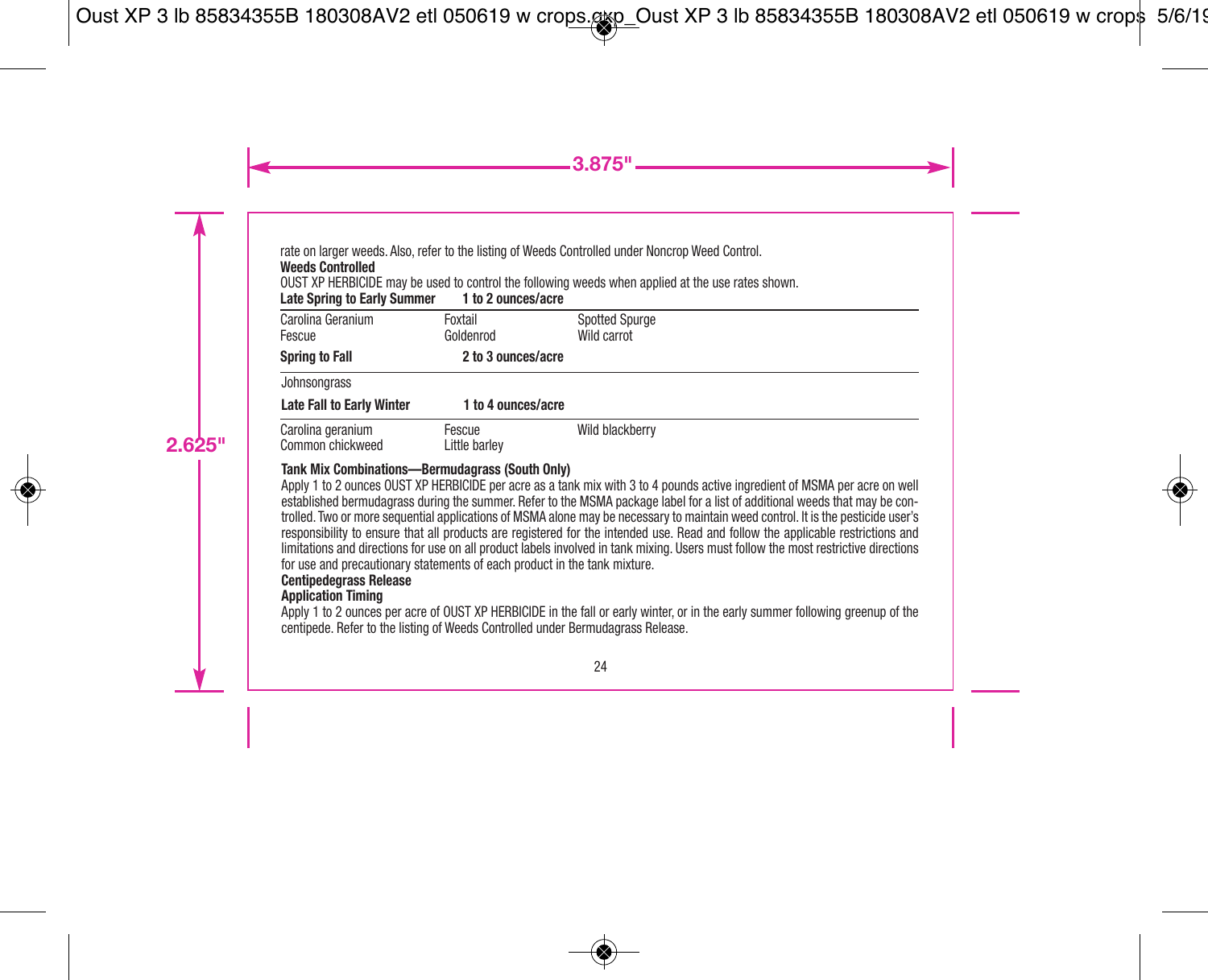#### **Bahiagrass Release and Seedhead Suppression Application Timing**

Apply 1/2 to 1 ounce OUST XP HERBICIDE per acre to turfgrass after green-up and before seedheads emerge (boot stage). Ensure that desirable grasses are well established at application, as premature treatment may result in top kill and stand reduction of desirable turfgrass. Make only one application per year.

#### **Smooth Brome and Crested Wheatgrass Release and Suppression Application Timing**

Apply 1 ounce OUST XP HERBICIDE per acre to turfgrass after green-up and before seedheads emerge (boot stage). Ensure that desirable grasses are well established at application, as premature treatment may result in top kill and stand reduction of desirable turfgrass. Make only one application per year.

#### **Weeds Controlled**

OUST XP HERBICIDE may be used to control the following weeds when applied at the use rates shown.

**Late Spring to Early Summer 1 ounce/acre**

Downy Brome Foxtail Goldenrod

# **USE RESTRICTIONS INDUSTRIAL TURFGRASS**

- Do not apply more than 8 ounces OUST HERBICIDE per acre per year (contains 0.375 pounds of sulfometuron-methyl).
- Do not apply more than 6 ounces OUST HERBICIDE per acre per single application to a Non-Agricultural site (contains 0.281 pounds of sulfometuron-methyl).
- Do not apply more than two applications per year for all uses with a minimum of 30 days between applications. **USE PRECAUTIONS INDUSTRIAL TURFGRASS**
- Excessive injury to turf may result if a surfactant is used with OUST XP HERBICIDE applications made to actively growing turf. The user assumes all responsibility for turf injury if a surfactant is used with OUST XP HERBICIDE treatments applied to actively growing turf to the extent consistent with applicable law.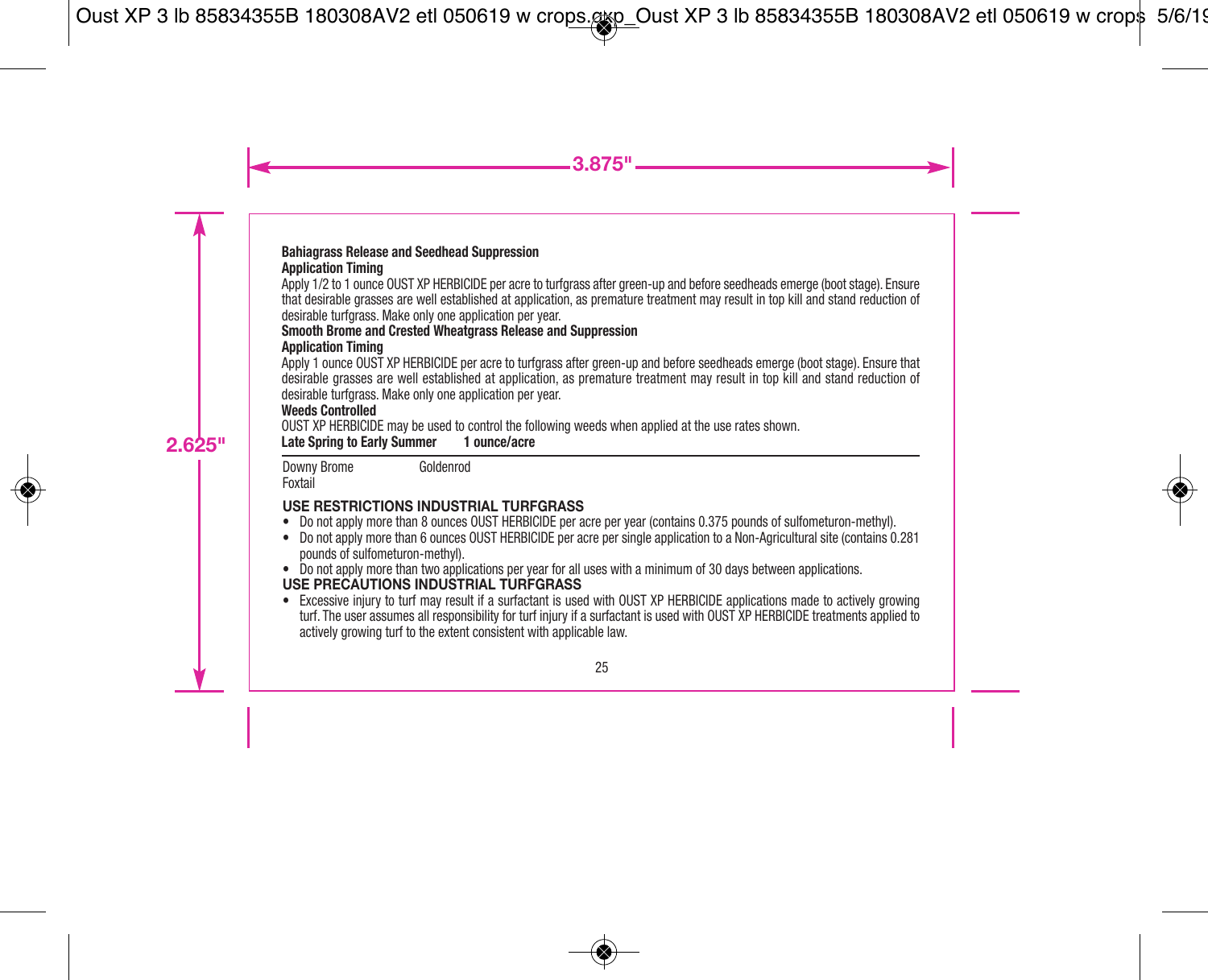- OUST XP HERBICIDE may temporarily discolor or cause top kill of turf grasses. Applications made while turf is dormant may delay green-up in the spring.
- Annual retreatments may reduce vigor, particularly at the higher labeled use rates, where bahiagrass, crested wheatgrass, and smooth brome are grown.
- OUST XP HERBICIDE application on turf that is under stress from drought, insects, disease, cold temperatures, or late spring frost, may result in injury.

#### **GRASS REPLANT INTERVALS**

Following a treatment with OUST XP HERBICIDE at use rates up to 2 ounces per acre the following grasses may be replanted at least 3 months after a spring application:

Green needlegrass, meadow brome, Russian wild rye, and switchgrass.

The following grasses may be replanted at least 6 months after a spring application:

Alta fescue, meadow foxtail, orchard grass, smooth brome, sheep fescue, and western wheatgrass.

The intervals are for soils with a pH of less than 7.5. Soils having a pH greater than 7.5 will require longer intervals. The intervals are for applications made in the spring. Because OUST XP HERBICIDE degradation is slowed by cold or frozen soils, applications made in the fall should consider the intervals as beginning in the spring following treatment.

Testing has indicated that there is considerable variation in response among species and types of grasses when seeded into areas treated with OUST XP HERBICIDE. If species other those listed above are to be planted into areas treated with OUST XP HERBICIDE a field bioassay must be performed, or previous experience may be used to determine the feasibility of replanting treated areas.

To conduct a field bioassay, grow to maturity test strips of the grass(es) you plan to grow the following year. The test strips must cross the entire field including knolls and low areas. Crop response to the bioassay will indicate whether or not to plant the grass(es) grown in the test strips.

#### **ADDITIONAL INSTRUCTIONS, AND RESTRICTIONS FOR AGRICULTURAL AND NON-AGRICUL- TURAL USES**

- Do not apply more than 8 ounces OUST HERBICIDE per acre per year (contains 0.375 pounds sulfometuron-methyl).
- Do not apply more than 4.25 ounces OUST HERBICIDE per acre per single application to an Agricultural site (contains 0.199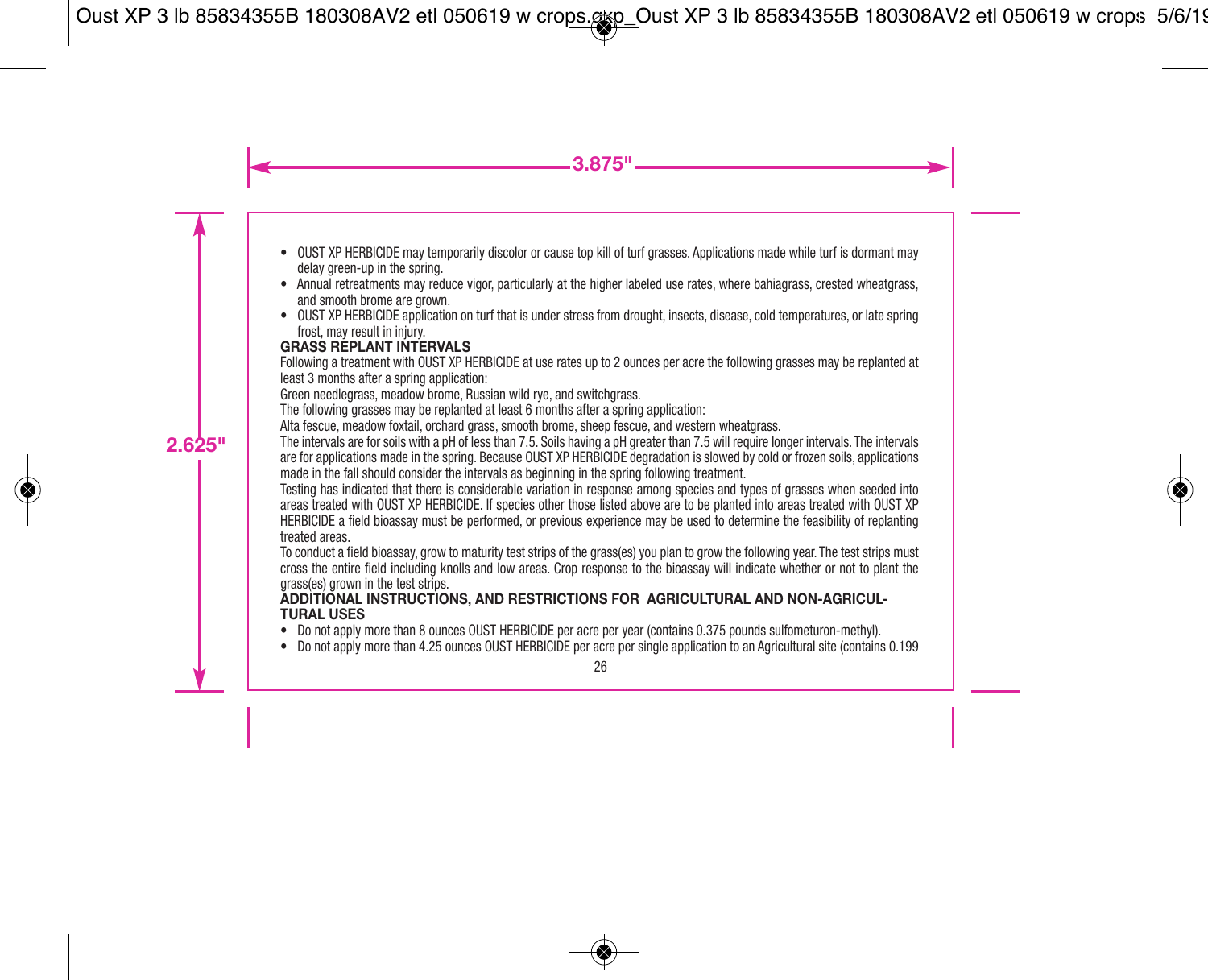pounds of sulfometuron-methyl).

- Do not apply more than 6 ounces OUST HERBICIDE per acre per single application to a Non-Agricultural site (contains 0.281 pounds of sulfometuron-methyl).
- Do not apply more than two applications per year for all uses.
- Do not treat frozen or snow covered soil.
- Do not use on lawns, walks, driveways, tennis courts, or similar areas.
- Do not apply in or on irrigation ditches or canals including their outer banks.
- Do not apply through any type of irrigation system.
- Do not use this product in the following counties of Colorado: Saguache, Rio Grande, Alamosa, Costilla and Conejos.
- Do not use on food or feed crops. Do not use on sod farms.

# **ADDITIONAL INSTRUCTIONS, PRECAUTIONS FOR AGRICULTURAL AND NON-AGRICULTURAL USES**

- Injury to or loss may occur if equipment is drained or flushed on or near desirable trees or other plants, or on areas where their roots may extend, or in locations where the chemical may be washed or moved into contact with their roots.
- Leave treated soil undisturbed to reduce the potential for OUST XP HERBICIDE movement by soil erosion due to wind or water.
- Treatment of powdery, dry soil or light, sandy soil when there is little likelihood of rainfall soon after treatment may result in off target movement and possible damage to susceptible crops when soil particles are moved by wind or water. Injury to crops may result if treated soil is washed, blown, or moved onto land used to produce crops. Exposure to OUST XP HERBICIDE may injure or kill most crops. Injury may be more severe when the crops are irrigated. Do not apply OUST XP HERBICIDE when these conditions are identified and powdery, dry soil, or light or sandy soil are known to be prevalent in the area to be treated.
- Applications made where runoff water flows onto agricultural land may injure crops. Applications made during periods of intense rainfall, to soils saturated with water, surfaces paved with materials including asphalt or concrete, or soils through which rainfall will not readily penetrate may result in runoff and movement of OUST XP HERBICIDE.
- Keep from contact with fertilizers, insecticides, fungicides, and seeds.
- Low rates of OUST XP HERBICIDE can kill or severely injure most crops. Following an OUST XP HERBICIDE application, the use of spray equipment to apply other pesticides to crops on which OUST XP HERBICIDE is not registered may result in their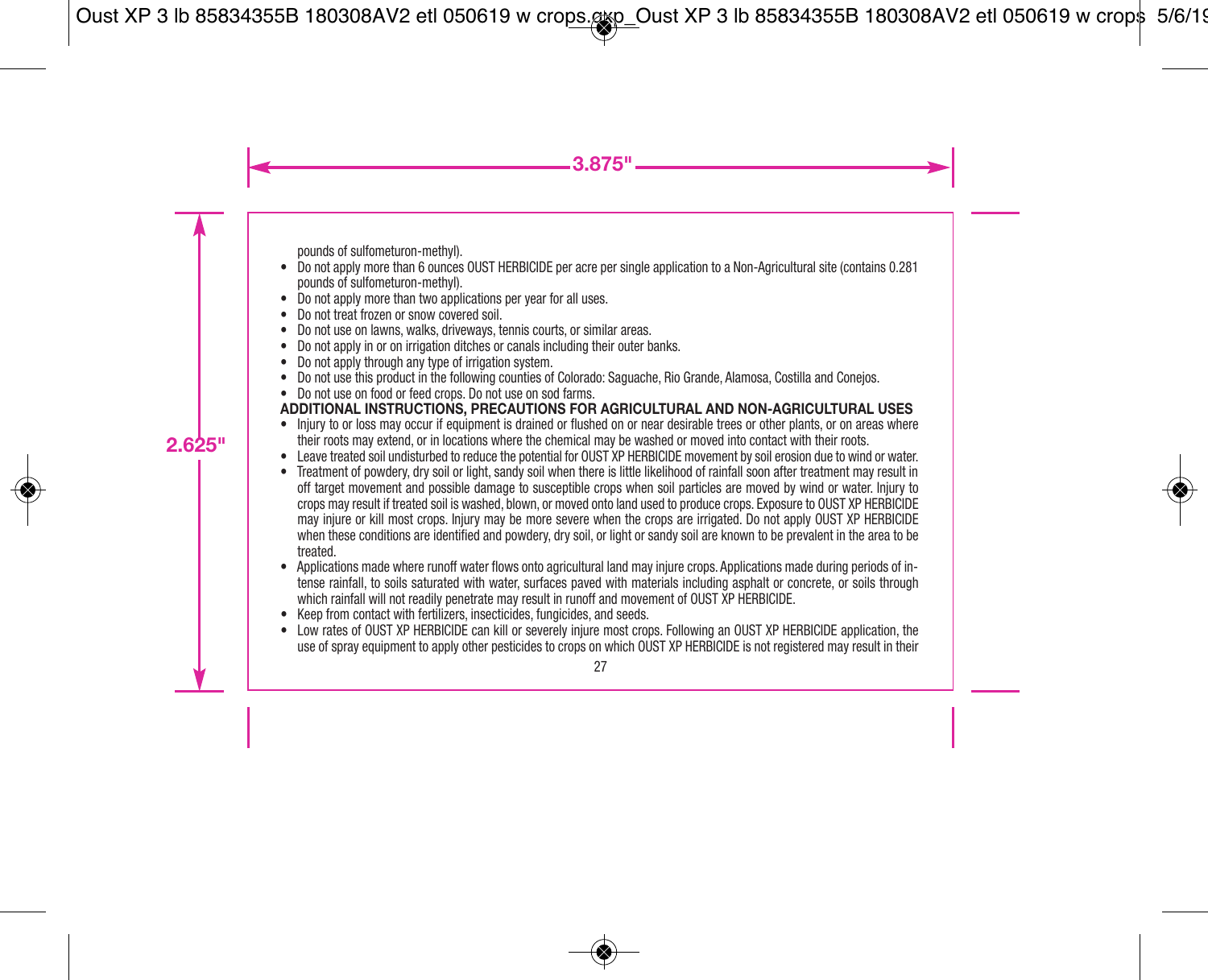damage. The most effective way to reduce this crop damage potential is to use dedicated mixing and application equipment.

• If noncrop or forested sites treated with OUST XP HERBICIDE are to be converted to a food, feed, or fiber agricultural crop, or to a horticultural crop, do not plant the treated sites for at least one year after the OUST XP HERBICIDE application. A field bioassay must then be completed before planting to crops.

#### **FIELD BIOASSAY**

To conduct a field bioassay, grow to maturity test strips of the crop(s) you plan to grow the following year. The test strips should cross the entire field including knolls and low areas. Crop response to the bioassay will indicate whether or not to plant the crops(s) grown in the test strips. In the case of suspected offsite movement of OUST XP HERBICIDE to cropland, soil samples should be quantitatively analyzed for OUST XP HERBICIDE or any other herbicide which could be having an adverse effect on the crop, in addition to conducting the above-described bioassay.

# **SPRAY EQUIPMENT**

Low rates of OUST XP HERBICIDE can kill or severely injure most crops. Following an OUST XP HERBICIDE application, the use of spray equipment to apply other pesticides to crops on which OUST XP HERBICIDE is not registered may result in their damage. The most effective way to reduce this crop damage potential is to use dedicated mixing and application equipment.

#### **APPLICATION**

#### **Ground**

Use a sufficient volume of water to ensure thorough coverage when applying OUST XP HERBICIDE as a broadcast or directed spray. Select a spray volume and delivery system that will ensure thorough coverage and a uniform spray pattern. Be sure the sprayer is calibrated before use. Avoid overlapping and shut off spray booms while starting, turning, slowing, or stoping to avoid injury to desired species.

#### **Air**

Select a spray volume and delivery system that will ensure thorough coverage and a uniform spray pattern. Be sure the sprayer is calibrated. Avoid overlapping and shut off spray booms while starting, turning or slowing to avoid injury to desired species. **MIXING INSTRUCTIONS**

1. Fill spray tank 1/2 full of water.

2. With the agitator running, add the proper amount of OUST XP HERBICIDE.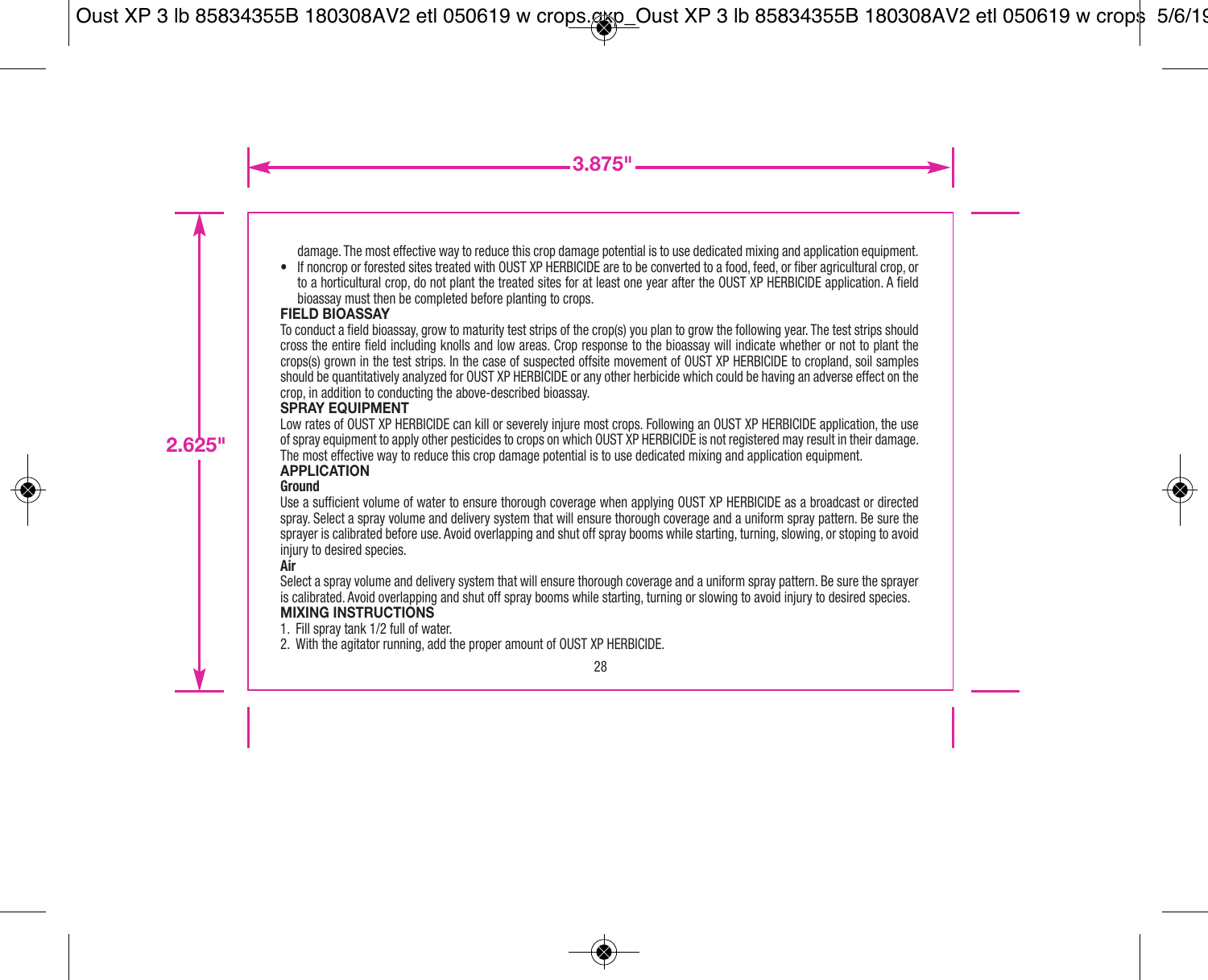- 3. If using a companion product, add the directed amount.
- 4. For postemergent applications, add the proper amount of spray adjuvants.
- 5. Add the remaining water.
- 6. Agitate the spray tank thoroughly.

OUST XP HERBICIDE spray preparations are stable if they are pH neutral or alkaline and stored at or below 100°F. **SPRAYER CLEANUP**

Thoroughly clean all mixing and spray equipment following applications of OUST XP HERBICIDE as follows:

- 1. Drain tank; thoroughly rinse spray tanks, boom, and hoses with clean water.
- 2. Fill the tank with clean water and 1 gallon of household ammonia (contains 3% active) for every 100 gallons of water. Flush the hoses, boom, and nozzles with the cleaning solution. Then add more water to completely fill the tank. Circulate the cleaning solution through the tank and hoses for at least 15 min. Flush the hoses, boom, and nozzles again with the cleaning solution, and then drain the tank.

 Equivalent amounts of an alternate-strength ammonia solution or a commercial cleaner can be used in the cleanout procedure. If a commercial cleaner is used, carefully read and follow the individual cleaner instructions.

- 3. Remove the nozzles and screens and clean separately in a bucket containing cleaning agent and water.
- 4. Repeat step 2.
- 5. Rinse the tank, boom, and hoses with clean water.
- 6. Dispose of the rinsate on a labeled site or at an approved waste disposal facility. If a commercial cleaner is used follow the directions for rinsate disposal on the label.

#### **Notes:**

- 1. **Caution:** Do not use chlorine bleach with ammonia as dangerous gases will form. Do not clean equipment in an enclosed area.
- 2. Steam-cleaning aerial spray tanks is recommended before performing the above cleanout procedure to facilitate the removal of any caked deposits.
- 3. When OUST XP HERBICIDE is tank mixed with other pesticides, all required cleanout procedures should be examined and the most rigorous procedure should be followed.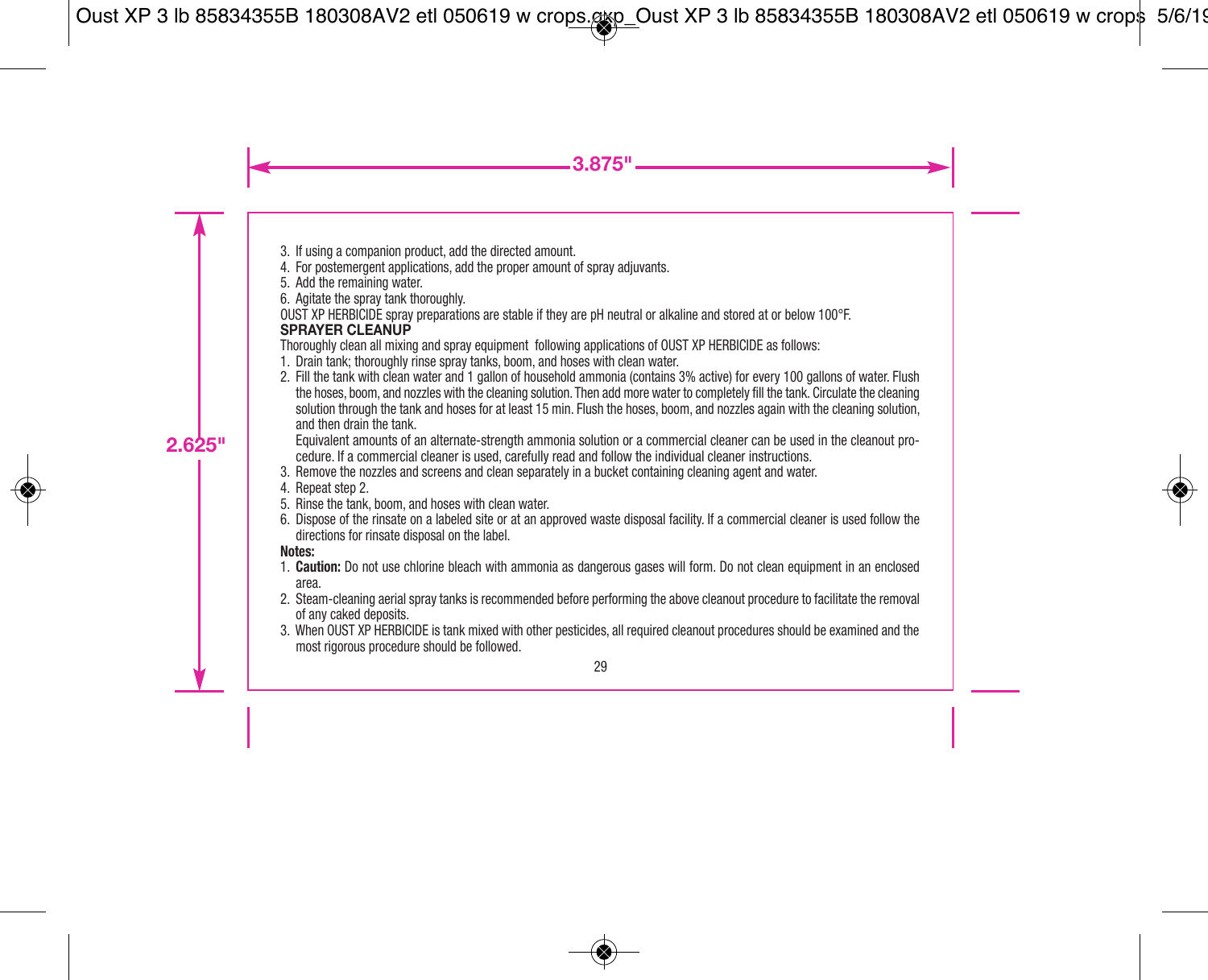# **AIR ASSISTED (AIR BLAST) FIELD CROP SPRAYERS**

Air assisted field crop sprayers carry droplets to the target via a downward directed air stream. Some may reduce the potential for drift, but if a sprayer is unsuitable for the application and/or set up improperly, high drift potential can result. It is the responsibility of the applicator to determine that a sprayer is suitable for the intended application, that it is configured properly, and that drift potential has been minimized.

Note: Air assisted field sprayers can affect product performance by affecting spray coverage and canopy penetration. Read the specific crop use and application equipment instructions to determine if an air assisted field crop sprayer can be used.

# **DRIFT CONTROL ADDITIVES**

Using product compatible drift control additives can reduce drift potential.When a drift control additive is used, read and carefully observe cautionary statements and all other information on the additive's label. If using an additive that increases viscosity, ensure that the nozzles and other application equipment will function properly with a viscous spray solution. Preferred drift control additives have been certified by the Chemical Producers and Distributors Association (CPDA).

# **UPWIND SWATH DISPLACEMENT**

When applications are made with a crosswind the swath will be displaced downwind. An adjustment for swath displacement is made on the downwind edge of the application site by shifting the path of the application equipment upwind. Applicators must use ½ swath displacement upwind at the downwind edge of the field.

# **STORAGE AND DISPOSAL**

Do not contaminate water, food, or feed by storage or disposal.

**PESTICIDE STORAGE:** Store product in original container only.

**PESTICIDE DISPOSAL:** Wastes resulting from the use of this product must be disposed of on site or at an approved waste disposal facility.

**CONTAINER HANDLING:** Refer to the Net Contents section of this product's labeling for the applicable "Nonrefillable Container" or "Refillable Container" designation.

**Nonrefillable Plastic and Metal Containers (Capacity Equal to or Less Than 50 Pounds): Nonrefillable container.** Do not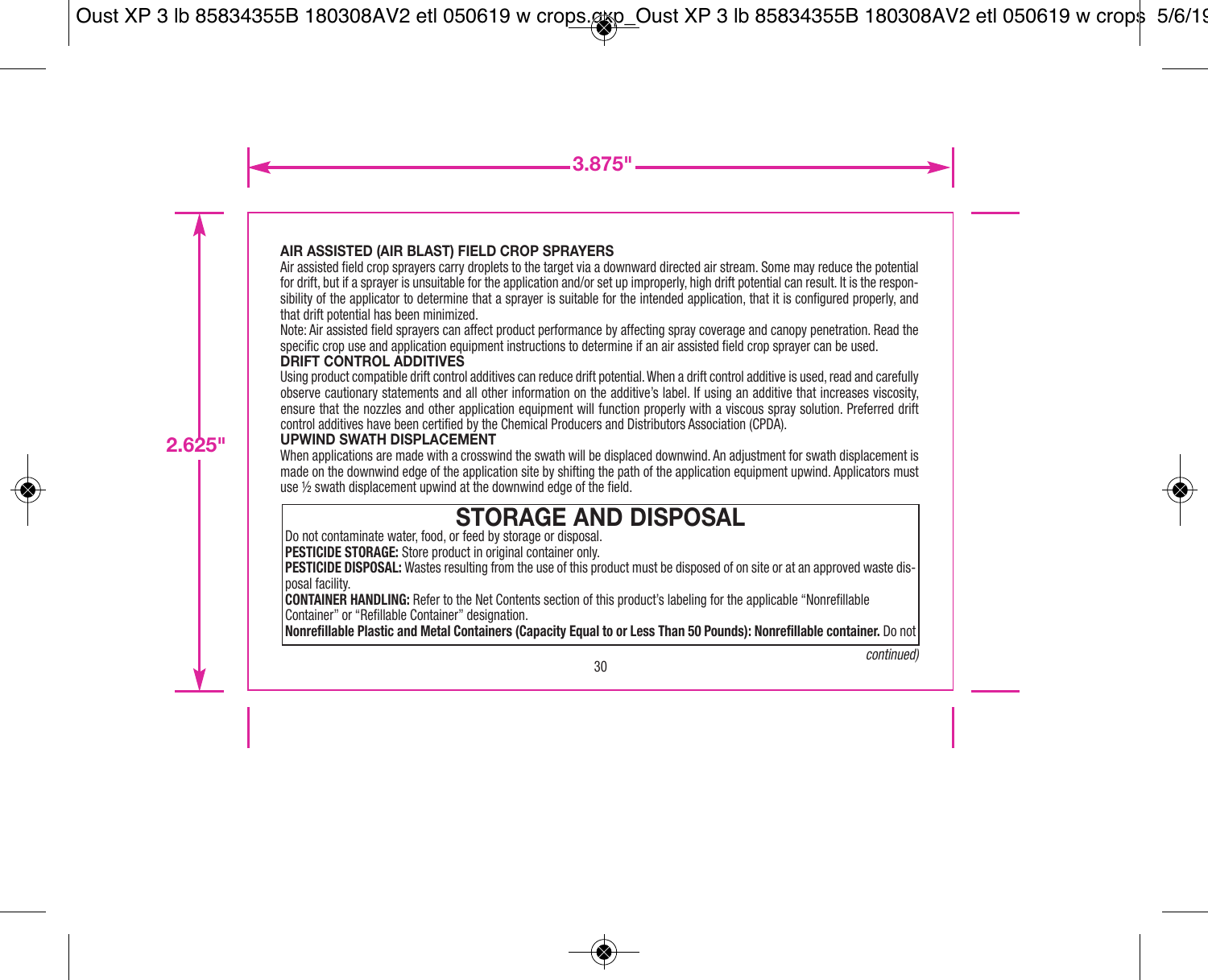# **STORAGE AND DISPOSAL** *(continued)*

reuse or refill this container. Triple rinse container (or equivalent) promptly after emptying. Triple rinse as follows: Empty the remaining contents into application equipment or a mix tank. Fill the container 1/4 full with water and recap. Shake for 10 seconds. Pour rinsate into application equipment or a mix tank or store rinsate for later use or disposal. Drain for 10 seconds after the flow begins to drip. Repeat this procedure two more times. Then, for Plastic Containers, offer for recycling if available or puncture and dispose of in a sanitary landfill, or by incineration. Do not burn, unless allowed by state and local ordinances. For Metal Containers, offer for recycling if available or reconditioning if appropriate, or puncture and dispose of in a sanitary landfill, or by other procedures approved by state and local authorities.

**Nonrefillable Plastic and Metal Containers (Capacity Greater Than 50 Pounds): Nonrefillable container.** Do not reuse or refill this container. Triple rinse container (or equivalent) promptly after emptying. Triple rinse as follows: Empty the remaining contents into application equipment or a mix tank. Fill the container 1/4 full with water. Replace and tighten closures. Tip container on its side and roll it back and forth, ensuring at least one complete revolution, for 30 seconds. Stand the container on its end and tip it back and forth several times. Turn the container over onto its other end and tip it back and forth several times. Empty the rinsate into application equipment or a mix tank or store rinsate for later use or disposal. Repeat this procedure two more times. Then, for Plastic Containers, offer for recycling if available or puncture and dispose of in a sanitary landfill, or by incineration. Do not burn, unless allowed by state and local ordinances. For Metal Containers, offer for recycling if available or reconditioning if appropriate, or puncture and dispose of in a sanitary landfill, or by other procedures approved by state and local authorities. Nonrefillable Plastic and Metal Containers, e.g., Intermediate Bulk Containers [IBC] (Size or Shape Too Large to be **Tipped, Rolled or Turned Upside Down): Nonrefillable container.** Do not reuse or refill this container. Clean container promptly after emptying the contents from this container into application equipment or mix tank and before final disposal using the following pressure rinsing procedure. Insert a lance fitted with a suitable tank cleaning nozzle into the container and ensure that the water spray thoroughly covers the top, bottom and all sides inside the container. The nozzle manufacturer generally provides instructions for the appropriate spray pressure, spray duration and/or spray volume. If the manufacturer's instructions are not available, pressure rinse the container for at least 60 seconds using a minimum pressure of 30 PSI with a minimum rinse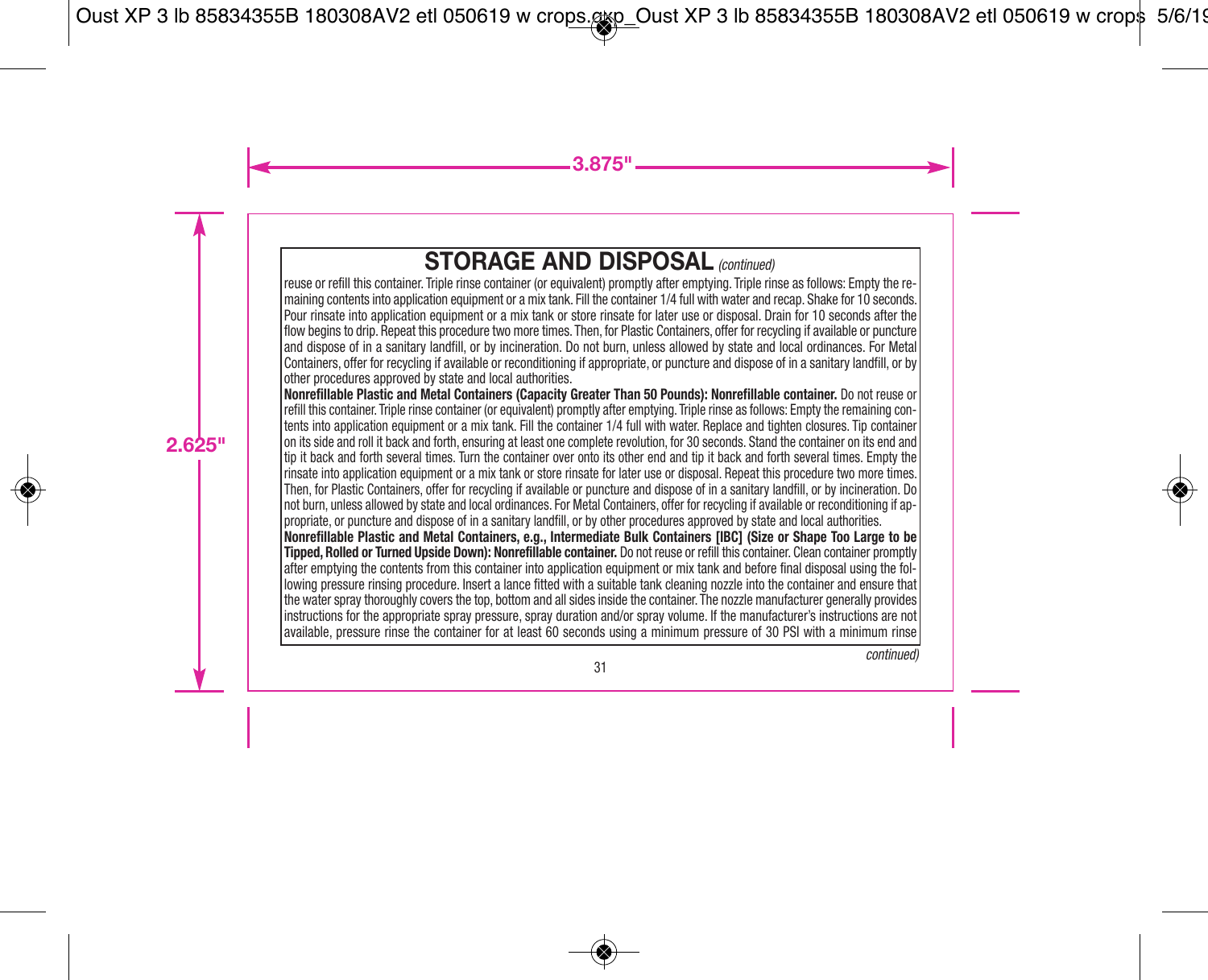# **STORAGE AND DISPOSAL** *(continued)*

volume of 10% of the container volume. Drain, pour, or pump rinsate into application equipment or rinsate collection system. Repeat this pressure rinsing procedure two more times. Then, for Plastic Containers, offer for recycling if available or puncture and dispose of in a sanitary landfill, or by incineration. For Metal Containers, offer for recycling if available or reconditioning if appropriate or puncture and dispose of in a sanitary landfill, or by other procedures approved by state and local authorities. Nonrefillable Paper or Plastic Bags. Fiber Sacks including Flexible Intermediate Bulk Containers (FIBC) or Fiber Drums **With Liners: Nonrefillable container.** Do not reuse or refill this container. Completely empty paper or plastic bag, fiber sack or drum liner by shaking and tapping sides and bottom to loosen clinging particles. Empty residue into application or manufacturing equipment. Then offer for recycling if available or dispose of empty paper or plastic bag, fiber sack or fiber drum and liner in a sanitary landfill, or by incineration. Do not burn, unless allowed by state and local ordinances. **Refillable Fiber Drums With Liners: Refillable container (fiber drum only). Refilling Fiber Drum:** Refill this fiber drum with OUST® XP HERBICIDE containing sulfometuron-methyl and chlorsulfuron only. Do not reuse this fiber drum for any other purpose. Cleaning before refilling is the responsibility of the refiller. Completely empty liner by shaking and tapping sides and bottom to loosen clinging particles. Empty residue into application or manufacturing equipment. **Disposing of Fiber Drum and/or Liner:** Do not reuse this fiber drum for any other purpose other than refilling (see preceding). Cleaning the container (liner and/or fiber drum) before final disposal is the responsibility of the person disposing of the container. Offer the liner for recycling if available or dispose of liner in a sanitary landfill, or by incineration. Do not burn, unless allowed by state and local ordinances. If drum is contaminated and cannot be reused, dispose of it in the manner required for its liner. To clean the fiber drum before final disposal, completely empty the fiber drum by shaking and tapping sides and bottom to loosen clinging particles. Empty residue into application or manufacturing equipment. Then offer the fiber drum for recycling if available or dispose of in a sanitary landfill, or by incineration. Do not burn, unless allowed by state and local ordinances. **All Other Refillable Containers:** Refillable container. Refilling Container: Refill this container with OUST XP HERBICIDE containing sulfometuron-methyl only. Do not reuse this container for any other purpose. Cleaning before refilling is the responsibility of the refiller. Prior to refilling, inspect carefully for damage such as cracks, punctures, abrasions, worn out threads and closure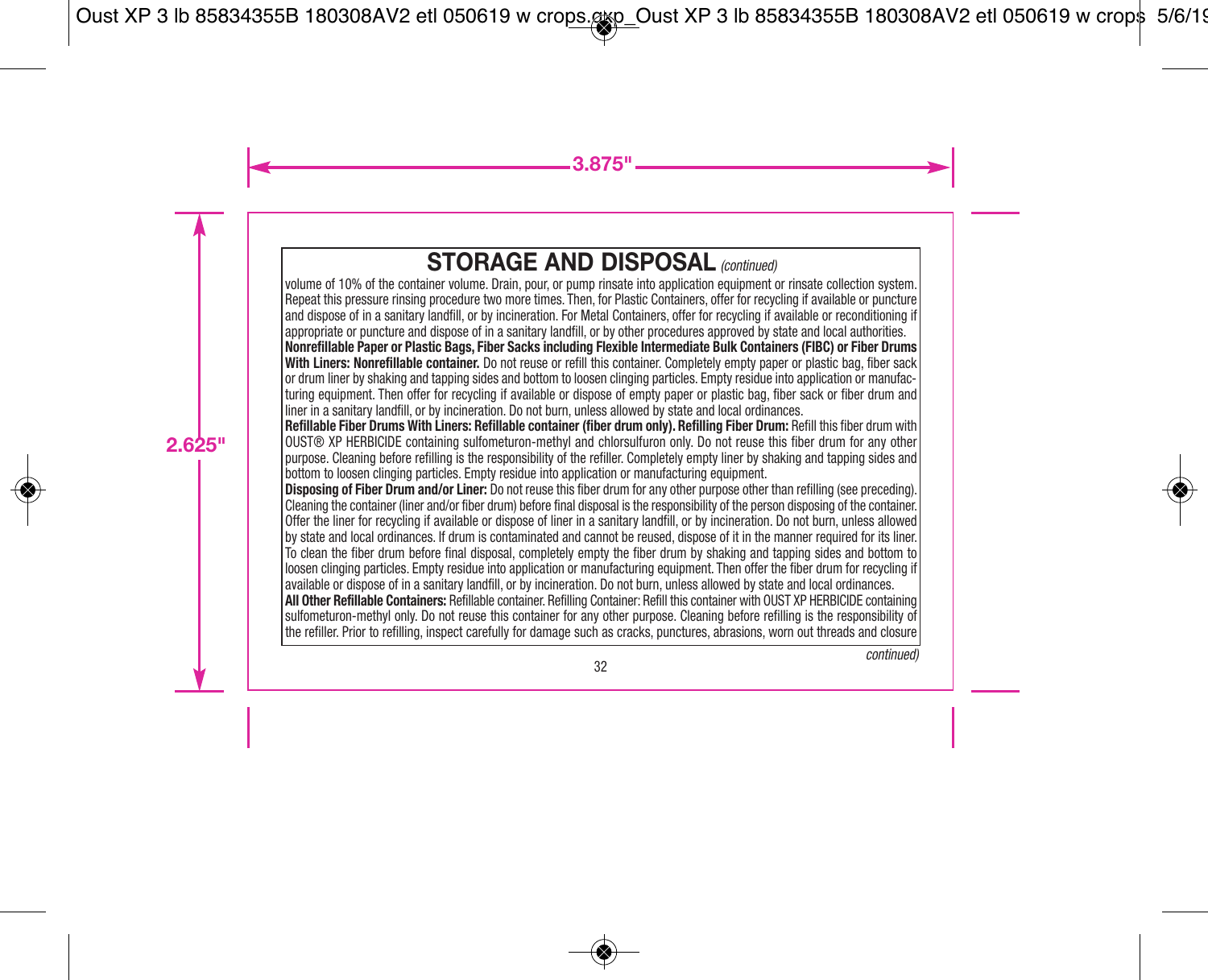# **STORAGE AND DISPOSAL** *(continued)*

devices. If damage is found, do not use the container, contact BAYER CROPSCIENCE LP at the number below for instructions. Check for leaks after refilling and before transporting. If leaks are found, do not reuse or transport container, contact BAYER CROPSCIENCE LP at the number below for instructions. Disposing of Container: Do not reuse this container for any other purpose other than refilling (see preceding). Cleaning the container before final disposal is the responsibility of the person disposing of the container. To clean the container before final disposal, use the following pressure rinsing procedure. Insert a lance fitted with a suitable tank cleaning nozzle into the container and ensure that the water spray thoroughly covers the top, bottom and all sides inside the container. The nozzle manufacturer generally provides instructions for the appropriate spray pressure, spray duration and/or spray volume. If the manufacturer's instructions are not available, pressure rinse the container for at least 60 seconds using a minimum pressure of 30 PSI with a minimum rinse volume of 10% of the container volume. Drain, pour, or pump rinsate into application equipment or rinsate collection system. Repeat this pressure rinsing procedure two more times. Then, for Plastic Containers, offer for recycling if available or puncture and dispose of in a sanitary landfill, or by incineration. Do not burn, unless allowed by state and local ordinances. For Metal Containers, offer for recycling if available or reconditioning if appropriate or puncture and dispose of in a sanitary landfill, or by other procedures approved by state and local authorities. **Outer Foil Pouches of Water Soluble Packets (WSP):** Nonrefillable container. Do not reuse or refill this container. Offer for recycling if available, or, dispose of the empty outer foil pouch in the trash as long as WSP is unbroken. If the outer pouch contacts the formulated product in any way, the pouch must be triple rinsed with clean water. Add the rinsate to the spray tank and dispose of the outer pouch as described previously. Do not transport if this container is damaged or leaking. If the container is damaged, leaking or obsolete, or in the event of a major spill, fire or other emergency, contact BAYER CROPSCIENCE LP at 1-800-334-7577, day or night.

# **CONDITIONS OF SALE AND LIMITATIONS OF WARRANTY AND LIABILITY**

Read the entire Directions for Use, Conditions, Disclaimer of Warranties and Limitations of Liability before using this product. If terms are not acceptable, return the unopened product container at once.

By using this product, user or buyer accepts the following Conditions, Disclaimer of Warranties and Limitations of Liability.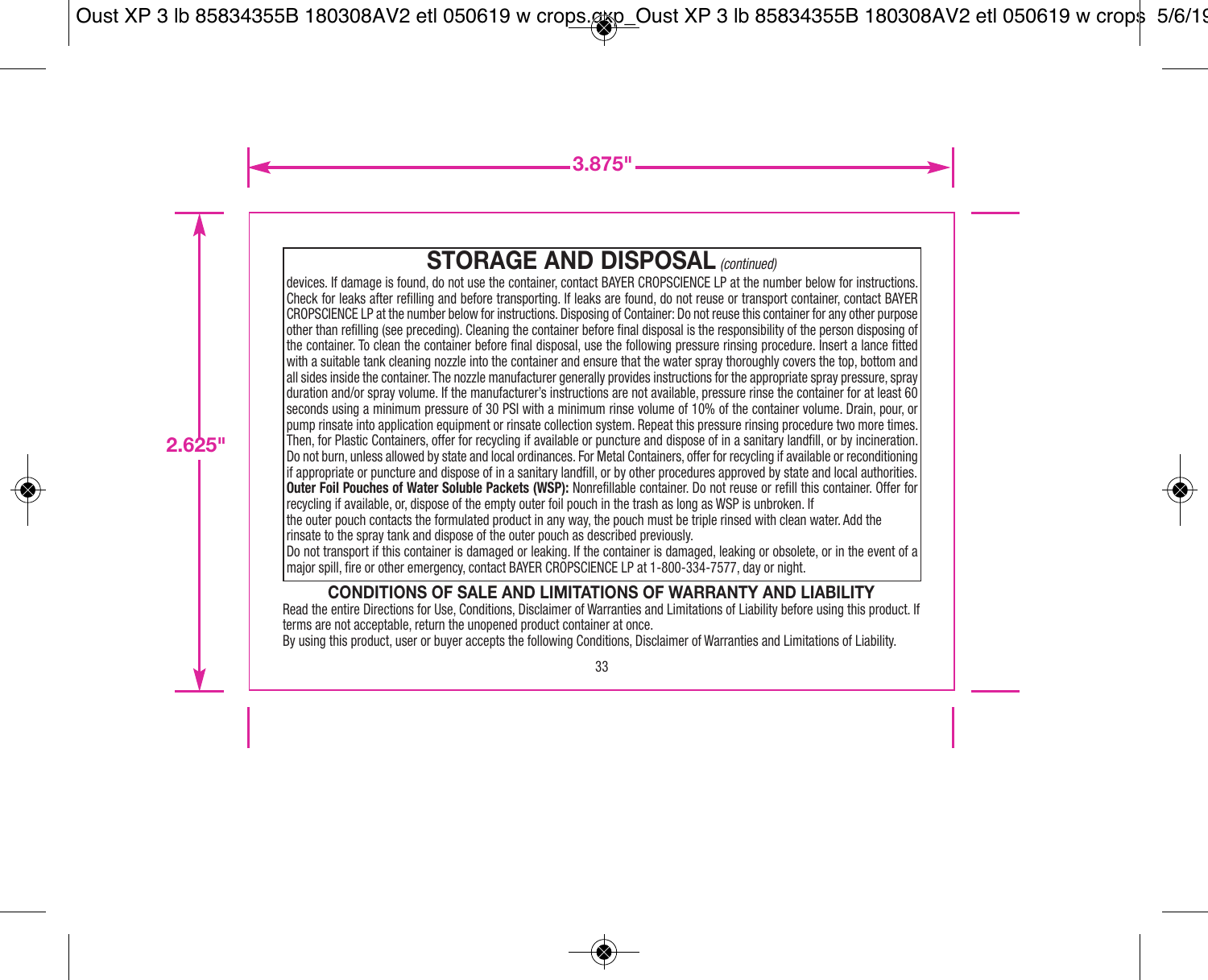**CONDITIONS:** The directions for use of this product are believed to be adequate and must be followed carefully. However, it is impossible to eliminate all risks associated with the use of this product. Ineffectiveness, plant injury, other property damage, as well as other unintended consequences may result because of factors beyond the control of Bayer CropScience LP. Those factors include, but are not limited to, weather conditions, presence of other materials or the manner of use or application. All such risks shall be assumed by the user or buyer to the extent consistent with applicable law.

**DISCLAIMER OF WARRANTIES:** TO THE EXTENT CONSISTENT WITH APPLICABLE LAW, BAYER CROPSCIENCE LP MAKES NO OTHER WARRANTIES, EXPRESS OR IMPLIED, OF MERCHANTABILITY OR OF FITNESS FOR A PARTICULAR PURPOSE OR OTHERWISE, THAT EXTEND BEYOND THE STATEMENTS MADE ON THIS LABEL. No agent of Bayer CropScience LP is authorized to make any warranties beyond those contained herein or to modify the warranties contained herein. TO THE EXTENT CONSISTENT WITH AP-PLICABLE LAW, BAYER CROPSCIENCE LP DISCLAIMS ANY LIABILITY WHATSOEVER FOR SPECIAL, INCIDENTAL OR CONSEQUENTIAL DAMAGES RESULTING FROM THE USE OR HANDLING OF THIS PRODUCT.

**LIMITATIONS OF LIABILITY:** TO THE EXTENT CONSISTENT WITH APPLICABLE LAW THE EXCLUSIVE REMEDY OF THE USER OR BUYER FOR ANY AND ALL LOSSES, INJURIES OR DAMAGES RESULTING FROM THE USE OR HANDLING OF THIS PRODUCT, WHETHER IN CONTRACT, WARRANTY, TORT, NEGLIGENCE, STRICT LIABILITY OR OTHERWISE, SHALL NOT EXCEED THE PURCHASE PRICE PAID, OR AT BAYER CROPSCIENCE LP'S ELECTION, THE REPLACEMENT OF PRODUCT.

Bayer (reg'd), the Bayer Cross (reg'd), Escort ®, Oust ® and Telar ® are registered trademarks of Bayer.

Velpar ® is a registered trademark of Tessenderlo Kerley, Inc. used under license by Bayer.

Hyvar® and Krovar® are registered trademarks of AMVAC Chemical Corporation.

MicroCel ® is a registered trademark of Celite Corporation.

Hi-Sil ® is a registered trademark of PPG Industries Ohio, Inc..

Produced for:<br>Bayer Environmental Science<br>A Division of Bayer CropScience LP<br>5000 CentreGreen Way, Suite 400<br>Carv. NC 27513

Bayer